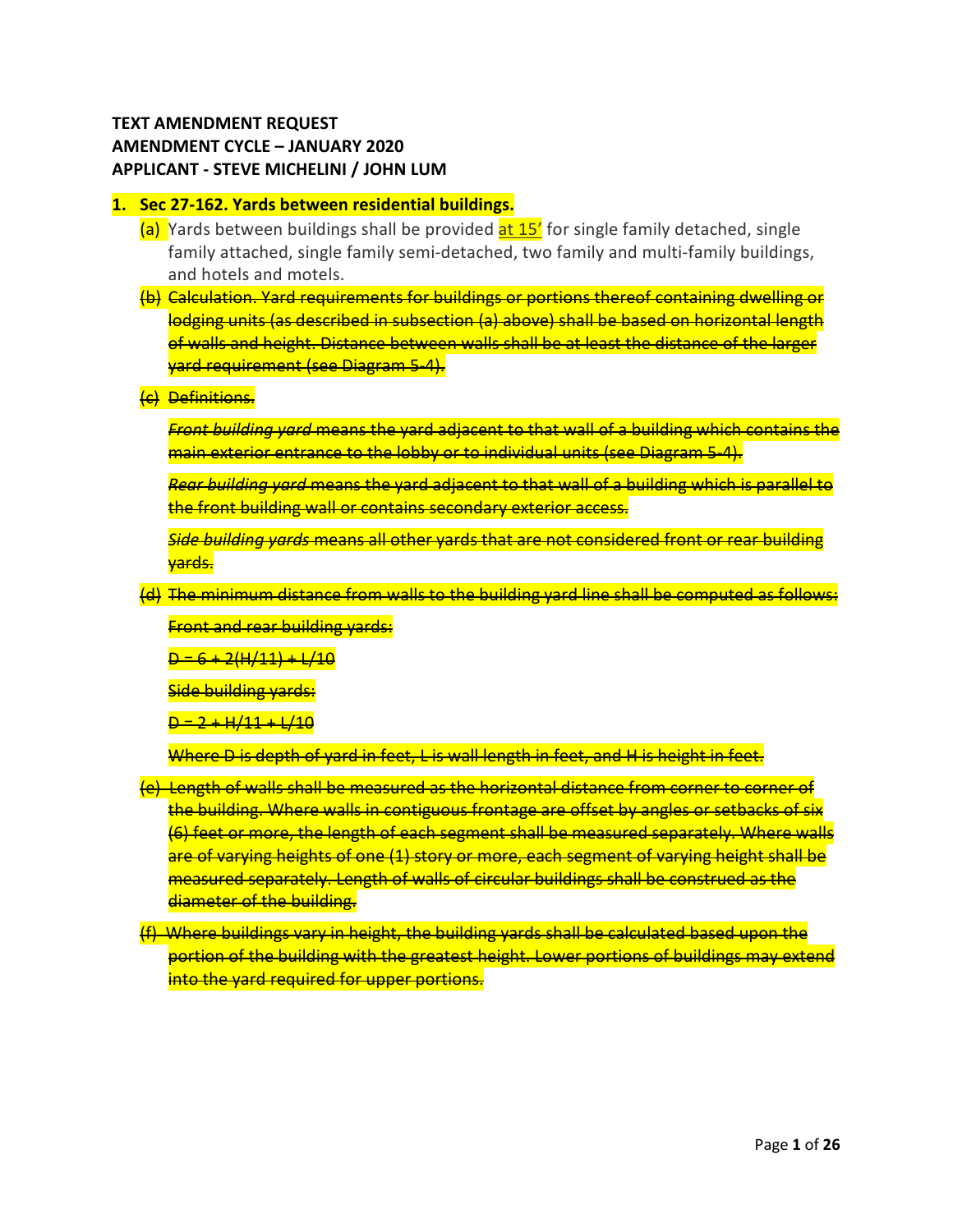# **2. Sec 27-156 (c) – Official schedule of district regulations. Table 4-2 Schedule of Area, Height, Bulk and Placement Regulations. Footnote #16**

(c) *Schedule of area, height, bulk and placement regulations.* Except as specifically provided in other sections of this chapter, regulations governing the minimum lot area and width, required front, side and rear yards, floor area ratio, height of structures, area of signs and related matters shall be as shown in the schedule of area, height, bulk and placement regulations.

The M-AP districts, YC subdistricts, PD and PD-A districts, CBD subdistricts, and CD subdistricts are not shown in the following Table 4-2 , Schedule of Area, Height, Bulk and Placement Regulations. However, district regulations governing said districts and subdistricts are set forth in this chapter as follows:

M-AP—Section 27-171 YC—Article III, Division 2, Subdivision 2 PD and PD-A—Article III, Division 3 CBD—Article III, Division 2, Subdivision 3 CD—Article III, Division 2, Subdivision 4

### TARI F4-2

|              |                              |                                           |                                      |             |                | 30. ILD 0 LL 01 7 (INL/ ), TILIOITT, DOLIN 7 (IND T LA CLIVILINT INLODE/ (TIONS |                |                                |                                         |
|--------------|------------------------------|-------------------------------------------|--------------------------------------|-------------|----------------|---------------------------------------------------------------------------------|----------------|--------------------------------|-----------------------------------------|
|              |                              |                                           |                                      |             |                | Required                                                                        |                |                                |                                         |
|              |                              |                                           |                                      |             |                | Yards<br>$(ft.)^{7, 13}$                                                        |                |                                |                                         |
|              |                              |                                           |                                      |             |                | Rear                                                                            |                |                                |                                         |
| District     | Minimum<br>Area<br>(sq. ft.) | Lot<br>Size<br>Width<br>(f <sub>t</sub> ) | <b>Dwelling</b><br>Unit<br>(sq. ft.) | Front<br>14 | Side<br>15, 16 | Interior<br>Lot/Corner<br>Lot $8$                                               | Corner<br>8    | Maximum<br>$FAR$ <sup>17</sup> | Maximum<br>Height<br>(ft.) <sup>1</sup> |
| RS-150       | 15,000                       | 100                                       | 15,000                               | 30          | 15             | 20/12                                                                           | 15             |                                | 35                                      |
| RS-100       | 10,000                       | 100                                       | 10,000                               | 25          | $\overline{7}$ | 20/12                                                                           | 15             |                                | 35                                      |
| <b>RS-75</b> | 7,500                        | 75                                        | 7,500                                | 25          | $\overline{7}$ | 20/12                                                                           | 15             |                                | 35                                      |
| <b>RS-60</b> | 6,000                        | 60                                        | 6,000                                | 25          | $\overline{7}$ | 20/20                                                                           | $\overline{7}$ |                                | 35                                      |
| <b>RS-50</b> | 5,000                        | 50                                        | 5,000                                | 20          | $\overline{7}$ | 20/20                                                                           | $\overline{7}$ |                                | 35                                      |
| RM-12        | 5,000                        | 50                                        | 3,630                                | 25          | $\overline{7}$ | 15/15                                                                           | $\overline{7}$ |                                | 35                                      |

### SCHEDULE OF AREA, HEIGHT, BULK AND PLACEMENT REGULATIONS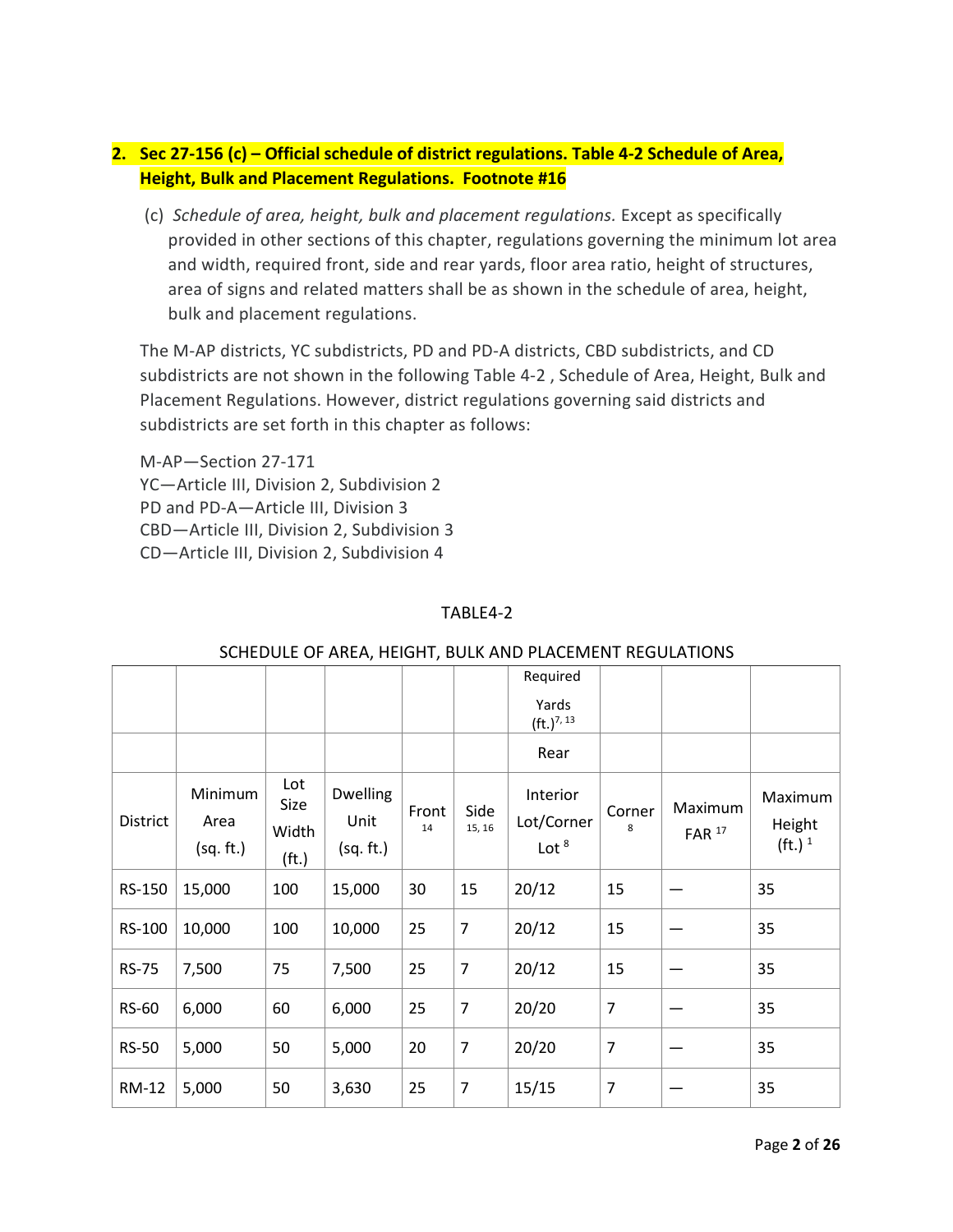| RM-16        | 5,000      | 50         | 2,723 | 25 | $\overline{7}$ | 15/15     | $\overline{7}$ | 35               |
|--------------|------------|------------|-------|----|----------------|-----------|----------------|------------------|
| <b>RM-18</b> | 5,000      | 50         | 2,420 | 25 | $\overline{7}$ | 15/15     | $\overline{7}$ | 35               |
| <b>RM-24</b> | 5,000      | 50         | 1,815 | 25 | $\overline{7}$ | 20        | $\overline{7}$ | 60 <sup>2</sup>  |
| <b>RM-35</b> | 5,000      | 50         | 1,243 | 25 | $\overline{7}$ | 20        | $\overline{7}$ | 120 <sup>3</sup> |
| <b>RM-50</b> | 5,000      | 50         | 871   | 25 | $\overline{7}$ | 20        | $\overline{7}$ | 200 <sup>3</sup> |
| <b>RM-75</b> | 5,000      | 50         | 580   | 25 | $\overline{7}$ | 20        | $\overline{7}$ | n/a <sup>5</sup> |
| <b>RO</b>    | 5,000      | 50         | $-7$  | 25 | $\overline{7}$ | 20        | 15             | 35               |
| $RO-1$       | 5,000      | 50         | $-7$  | 25 | $\overline{7}$ | 20        | 15             | 35               |
| OP           | 10,000     | 60         | $-7$  | 25 | 10             | 20        | 25             | 60 <sup>2</sup>  |
| $OP-1$       | 10,000     | 60         | $-7$  | 20 | 10             | 20        | 20             | 200 <sup>3</sup> |
| CN           | 5,000      | 60         | $-7$  | 20 | 10             | 10        | 20             | 35               |
| CG           | 10,000     | 75         | $-7$  | 10 | $10^{12}$      | 10        | 10             | 45 6             |
| CI           | 10,000     | 100        | $-7$  | 10 | 0              | $\pmb{0}$ | 10             | 45 6             |
| IG           | 5,000      | 50         | n/a   | 10 | 0              | $\pmb{0}$ | 10             | 60               |
| IH.          | 5,000      | 50         | n/a   | 10 | 0              | $\pmb{0}$ | 10             | n/a <sup>4</sup> |
| $U-C$        | 1 acre $9$ | $100^{10}$ | n/a   | 50 | 25             | 50        | n/a            | $100^{11}$       |

### **Table [4-2](https://library.municode.com/fl/tampa/codes/code_of_ordinances?nodeId=COOR_CH4PUAR_ARTIINGE_S4-2DE) Notes:**

- 1. Except where lesser height is specified by Hillsborough County Authority regulations.
- 2. For each foot of building height above thirty (30) feet, the required yards shall be increased by one (1) foot.
- 3. For each two (2) feet of building height over thirty (30) feet, the required front and corner yards shall be increased by one (1) foot, except that if the zoning lot is immediately adjacent to a residential zoning district, the rear and side yards shall also meet the setback noted above.
- 4. For each three (3) feet of building height above fifty (50) feet, the required yards shall be increased by one (1) foot.
- 5. For each four (4) feet of building height above thirty (30) feet, the required yards shall be increased by one (1) foot.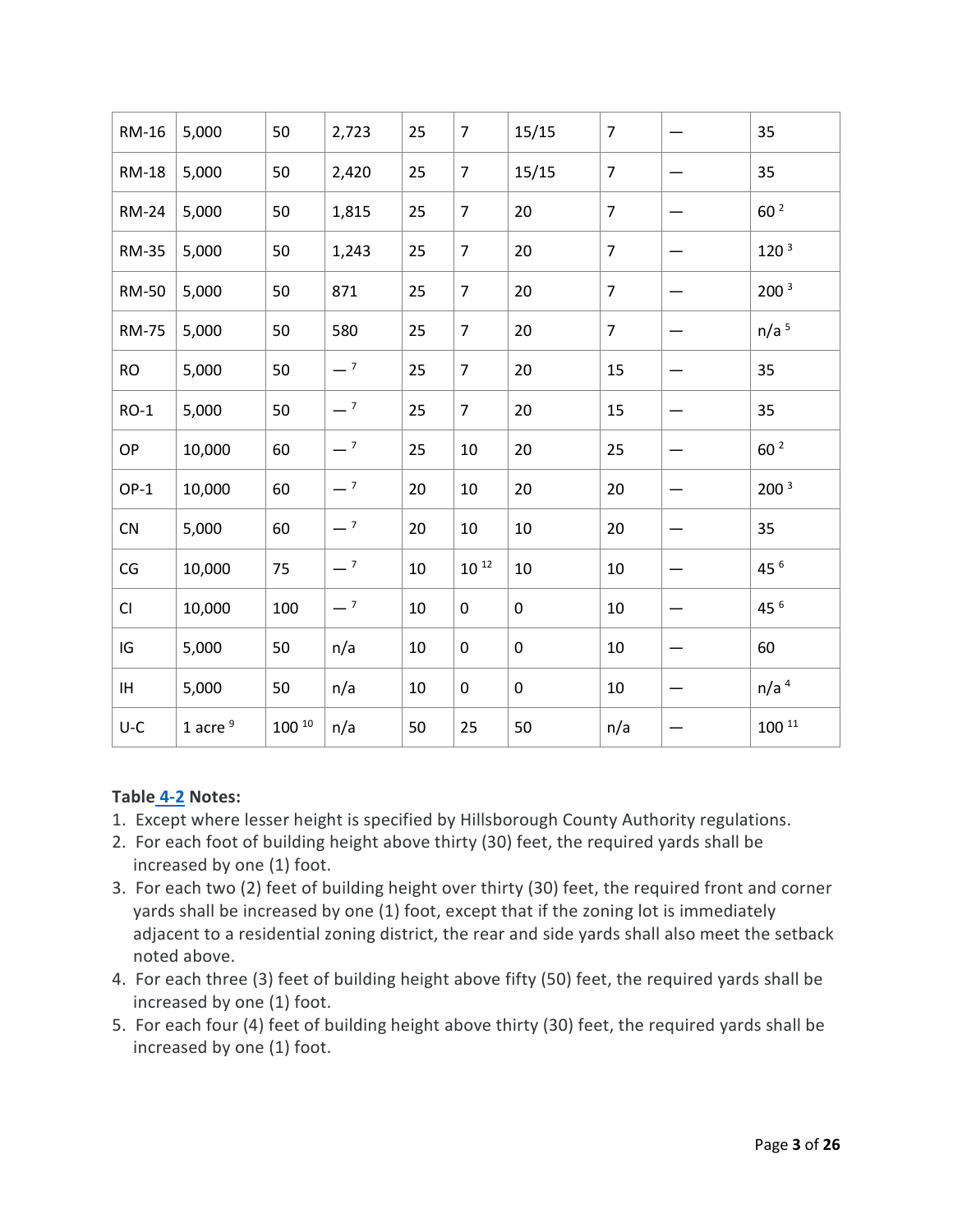- 6. Places of assembly in the CG & CI districts may exceed the maximum permitted height provided that for every one (1) foot of height above forty-five (45) feet, all required yards shall be increased by one (1) foot.
- 7. For the sole purpose of preserving specimen or grand tree(s), building height and yards applicable to the subject lot may be altered without a variance or alternative design exception, as follows:
	- a. Up to twenty-five (25) percent reduction for front and corner yards.
	- b. Up to one (1) foot reduction for side yard.
	- c. Up to forty (40) percent reduction for rear yard.
	- d. Up to ten (10) percent increase for building height.
- 8. The structural edge of the vehicular entrance to the garage, carport or any vehicular storage area must be setback a minimum of eighteen (18) feet from the property line located adjacent to a street for a one-vehicle storage area and ten (10) feet for a two- or more vehicle storage area, provided that the visibility standards of [section 27-283.5](https://library.municode.com/fl/tampa/codes/code_of_ordinances?nodeId=COOR_CH27ZOLADE_ARTVISURE_DIV3ACPALO_S27-283.5VIIN) are met. Alternative setbacks may be considered by the zoning administrator, or designee, for those structures that access alleys.
- 9. Public utility substations and structures in the U-C district shall be exempt from the minimum lot area requirements.
- 10. In the U-C district only, lot width shall be measured along the front property line.
- 11. For each foot of building height above thirty-five (35) feet, the required yards shall be increased by one (1) foot.
- 12. The required side yard setback in the CG district is reduced from 10 feet to 0 feet when the side property line abuts a non-residential zoning district.
- 13. [Section 27-284.3.3,](https://library.municode.com/fl/tampa/codes/code_of_ordinances?nodeId=COOR_CH27ZOLADE_ARTVISURE_DIV4NARETRLAWEUPHA_SD3GETRPLLA_S27-284.3.3LAARTRPLRE) buffers and screening may require additional setback for required buffer area.
- 14. The zoning administrator may approve a reduction or waiver of the required front yard or corner yard setback when the historical pattern of development on the subject block face is less than the current requirement. For properties in a National or Local Historic District or historic conservation overlay district, the zoning administrator shall consult with the appropriate historic district administrator to determine the appropriate front yard or corner yard setback for a parcel. Consideration shall be given to the existing setbacks on the blocks immediately adjacent to the subject property. At no time may the reduction or waiver exceed the average front setback of the two (2) adjacent properties. It will be the responsibility of the party requesting the waiver to provide a survey that identifies the existing setbacks on the adjacent properties. For the replacement of structures on properties located in a National or Local Historic District or historic conservation overlay district, the zoning administrator, after consultation with the appropriate historic district administrator, may approve a reduction or waiver of the required yard setbacks for a principal or accessory structure when such structures are being placed on the subject lot in conformity with the historical and precedent patterns of building setbacks for other similarly situated properties, and only when such replacement structures are being placed on the same building footprint and retain the same residential density or commercial intensity as the original structures.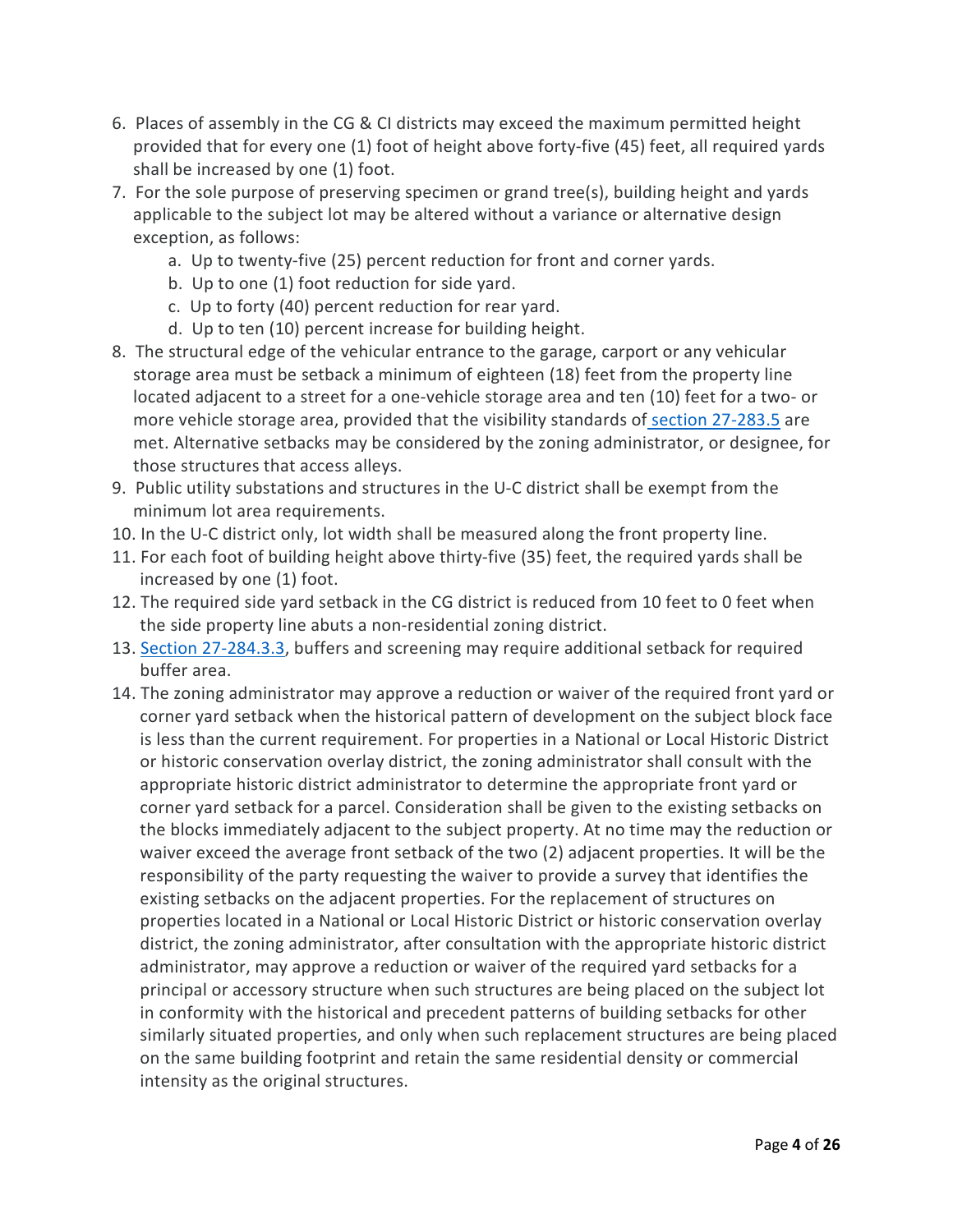- 15. RS-50 and RS-60 side yard setbacks may be altered without a variance for the sole purpose of off-setting the parking area when no garage or carport is provided within the front face of the structure, subject to the following requirements: (i) both side yards combined shall equal fourteen (14) feet; and, (ii) no one (1) side shall be reduced to less than five (5) feet. Additionally, any yard reduced to less than six (6) feet by this provision shall not be permitted to apply for an administrative variance.
- 16. Allow **reduction to** five-foot side yard, only when not adjacent to single-family use.
- 17. Refer to the Tampa Comprehensive Plan for maximum floor area ratio ("FAR") limits. For properties seeking bonus density/FAR, refer to [section 27-140](https://library.municode.com/fl/tampa/codes/code_of_ordinances?nodeId=COOR_CH27ZOLADE_ARTIIADGEPR_DIV6SIPLZODIPR_S27-140BOPR) for applicable methodology and criteria.

N/A. Not applicable.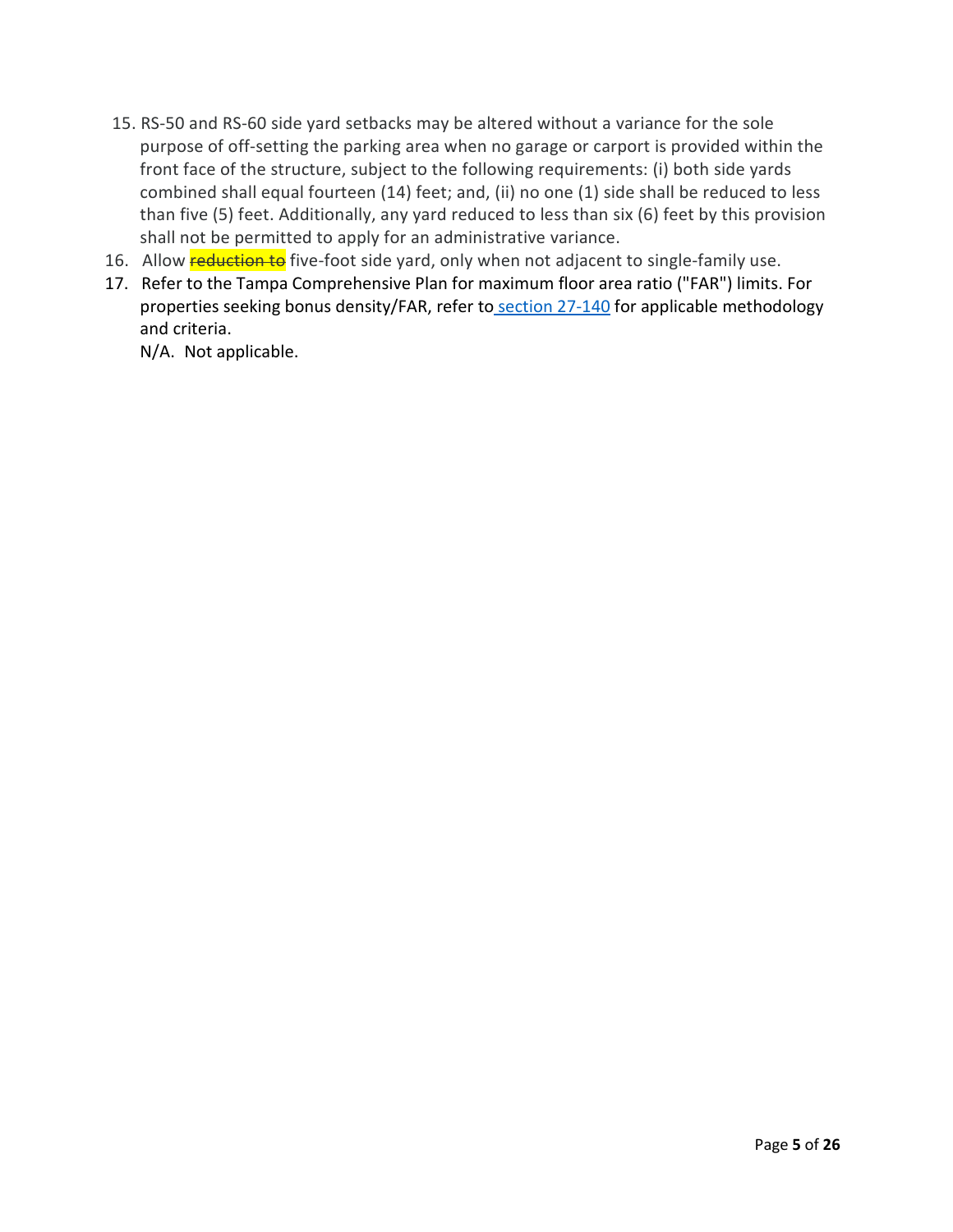## **3. Sec 27-156 – Official schedule of district regulations. Table 4-1 Schedule of Permitted, Accessory, and Special Uses by District.**

(b) *Schedule of permitted uses by district.* Except as specifically provided in this chapter, regulations governing the use of land and structures within the various districts in the city shall be as shown in the schedule of permitted uses by district.

The M-AP districts, YC subdistricts, PD and PD-A districts, TQD district, CBD subdistricts and CD subdistricts are not shown in the following Table  $4-1$ , Schedule of Permitted Uses by District. However, district regulations governing said districts and subdistricts are set forth in this chapter as follows:

M-AP—Section [27-171](https://library.municode.com/fl/tampa/codes/code_of_ordinances?nodeId=COOR_CH27ZOLADE_ARTIIIESZODIDIRE_DIV2SPDI_SD1MUAIDI_S27-171DIREAICODI) YC—Article III, Division 2, Subdivision 2 PD and PD-A—Article III, Division 3 TQD—Article III, Division 3 CBD—Article III, Division 2, Subdivision 3 CD—Article III, Division 2, Subdivision 4

The use of land or structures that are not expressly listed in the schedule of permitted uses by district as permitted principal uses or permitted accessory uses are prohibited uses and shall not be established in that district.

Uses listed as permitted special uses may be established in that district only after approval of an application for a special use permit in accordance with the procedures and requirements in Article II, Division 5.

#### **TABLE 4-1**

#### **SCHEDULE OF PERMITTED, ACCESSORY, AND SPECIAL USES BY DISTRICT\***

| *Legend:<br>X-Permitted principal use<br>S1-Special use-Zoning administrator review<br>S2-Special use-City council review<br>A-Permitted accessory use<br><b>Blank-Prohibited use</b> |                |                  |                  |                |    |           |
|---------------------------------------------------------------------------------------------------------------------------------------------------------------------------------------|----------------|------------------|------------------|----------------|----|-----------|
| <b>Uses</b>                                                                                                                                                                           | $OP-1^{15}$    | CN <sup>26</sup> | CG               | <b>CI</b>      | IG | <b>IH</b> |
| Restaurant                                                                                                                                                                            | X              | X                | X                | x              | X  | X         |
| Restaurant, drive-in                                                                                                                                                                  | S <sub>1</sub> |                  | S <sub>2</sub>   | S <sub>1</sub> | X  | X         |
| Retail sales, gasoline                                                                                                                                                                | X              | S1               | X                | X              | X  | X         |
| Storage, open                                                                                                                                                                         |                |                  | $\overline{A^2}$ | $A^2$          | X  |           |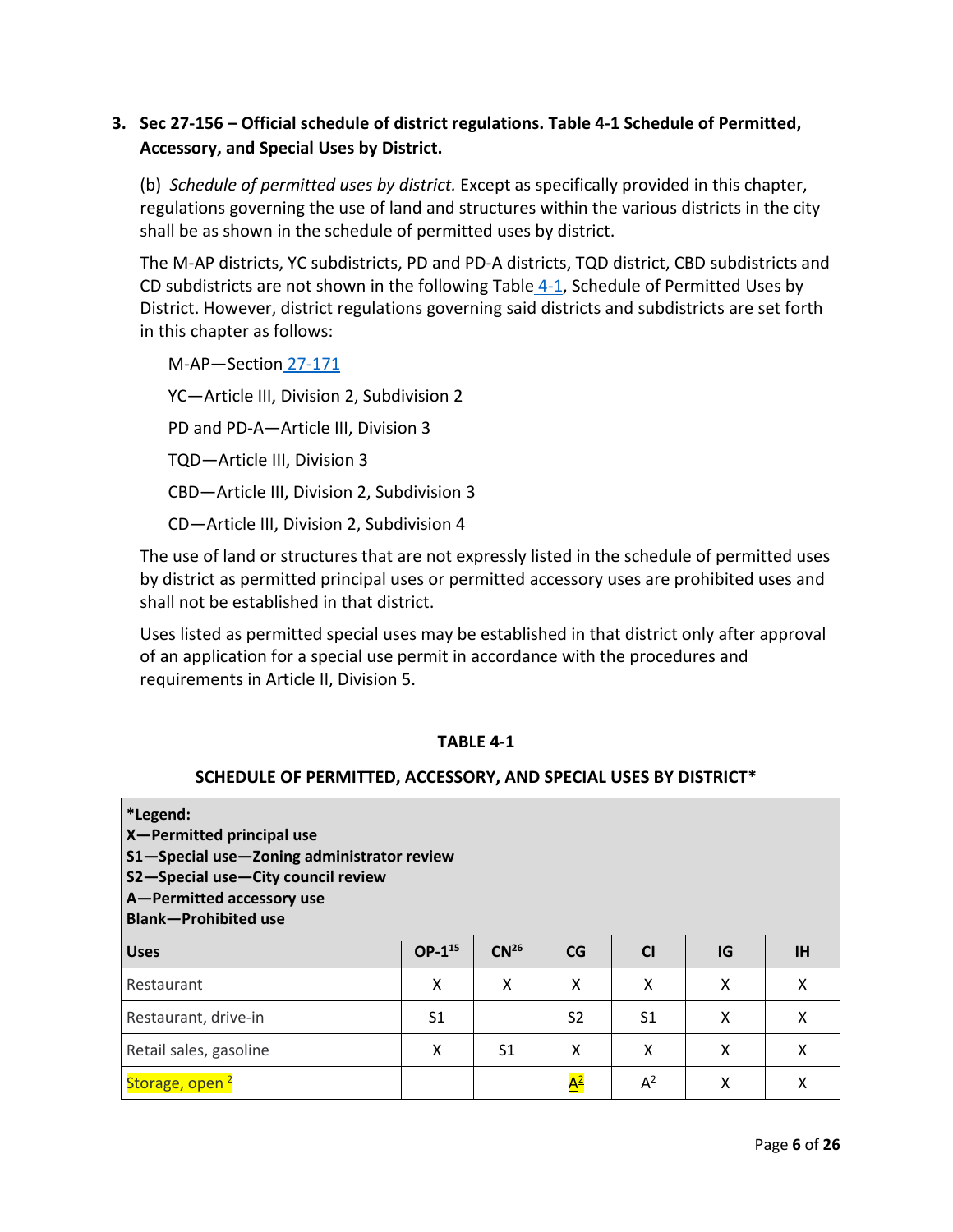### Notes:

- 1 See [section 27-290](https://library.municode.com/) [f](https://library.municode.com/)or accessory structure requirements.
- 2 See [section 27-282.12](https://library.municode.com/) [f](https://library.municode.com/)or buffering requirements for open storage. Open storage permitted as an accessory use for restaurant and gasoline retail sales uses only, and shall meet the supplemental regulations set forth in 27-282.12.
- 3 In the RS and RM zoning districts, congregate living facilities of six (6) or fewer residents may not locate within a one-thousand-foot radius of each other.
- <sup>4</sup> See [section 27-282.8](https://library.municode.com/) [S](https://library.municode.com/)ingle-Family, semi-detached design standards., and [section 27-282.11](https://library.municode.com/) Townhouse lot regulations.
- <sup>5</sup> See [section 27-282.9](https://library.municode.com/) [S](https://library.municode.com/)ingle-family attached design standards., and [section 27-282.11](https://library.municode.com/) Townhouse lot regulations.
- <sup>6</sup> The ability to establish a permitted use on a parcel of land is contingent on compliance with all land development regulations, including but not limited to concurrency, drainage, environmental regulations, and parking requirements.
- $7$  See [section 27-283.13\(b](https://library.municode.com/)) for special event parking regulations.
- 8 See [section 27-283.13\(a](https://library.municode.com/)) for interim parking regulations.
- <sup>9</sup> Off-street parking is a permitted accessory use in this zoning district only in those instances when the criteria set forth in [section 27-283.13\(](https://library.municode.com/)d) have been satisfied.
- <sup>10</sup> See [section 27-282.17](https://library.municode.com/) for regulations applicable to temporary film production. Additionally, the section 271-30 buffer requirements shall not apply to this use.
- 11 See [section 27-282.15](https://library.municode.com/) for specific criteria related to crematoriums as accessory uses.
- <sup>12</sup> See [section 27-282.14](https://library.municode.com/) for supplemental regulations related to crematoriums as principal uses.
- <sup>13</sup> Temporary vendor sales may be considered for permit on parcels that are zoned or used for non-residential sales subject to [section 27-132](https://library.municode.com/) [c](https://library.municode.com/)riteria.
- <sup>14</sup> Refer to Articles II, Division 5 Special Use Permits and IX Alcoholic Beverages for applicable provisions.
- <sup>15</sup> Proposed single-use developments, excluding those within and subject to the Westshore Overlay District, shall comply with the yard (setbacks and/or build-to lines) and height standards set forth for the CG zoning district, for the following uses: Catering Shop; Craft Distillery; Dry-cleaning Plant, small; Kennel, small; Printing, light; Restaurant, Drive-in; Retail Bakery; all Retail Sales types; Truck/trailer rental; Veterinary Office; Wine production, customized.
- <sup>16</sup> Refer to [section 27-282.29](https://library.municode.com/) for supplemental regulations related to this use. Any request to reduce distance requirements set forth in this section, shall be [processed as a special use-2](https://library.municode.com/)  [permit \(refer to article II, division 5\). Requirements of this section shall serve as supplemental](https://library.municode.com/)  [special use criteria \(refer to](https://library.municode.com/) [section 27132\). Dispensaries in the IG and IH zoning districts may](https://library.municode.com/)  [only be an accessory use to a medical marijuana processing facility.](https://library.municode.com/)
- <sup>17</sup> The accessory dwelling unit use is limited to the area of the City North of Sligh Avenue, South of Waters Avenue, West of Boulevard, and East of Armenia Avenue.
- <sup>18</sup> Refer to Articles II, Division 5 Special Use Permits and IX Alcoholic Beverages for applicable provisions. Requests may process as an administrative special use permit (S-1) only when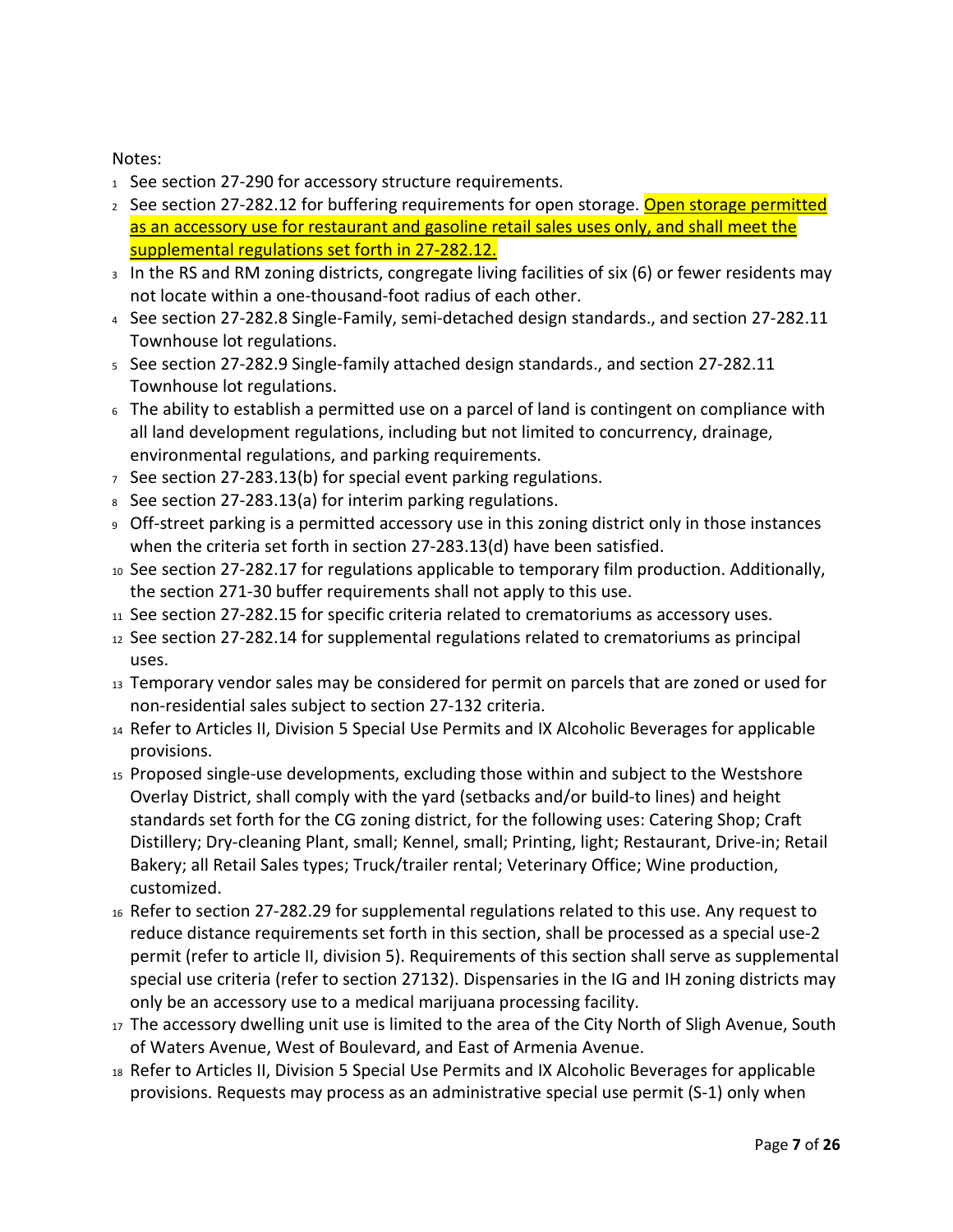sales meet the specific use standards in [section 27-132.](https://library.municode.com/) If any waivers are needed, the request shall process as an (S-2).

- <sup>19</sup> Requests for Public Golf Course with alcoholic beverage sales shall adhere to the definition of "Alcoholic beverage classification: Beer, wine, liquor; Public Golf Course" contained in [section](https://library.municode.com/)  [27-43.](https://library.municode.com/)
- <sup>20</sup> Development sites (zoning lots) for these production limits must contain at least two (2) acres of land.
- <sup>21</sup> Development sites (zoning lots) for medical marijuana processing facilities in the IG zoning district must contain at least twenty thousand (20,000) square feet.

The aggregate floor area for processing facilities on a zoning lot shall not exceed one hundred thousand (100,000) square feet.

<sup>22</sup> Reserved.

- <sup>23</sup> Refer to [section 27-282.21](https://library.municode.com/) for supplemental regulations related to this use.
- <sup>24</sup> Refer to [section 27-282.22](https://library.municode.com/) for supplemental regulations related to this use.
- <sup>25</sup> Refer to [section 27-282.20](https://library.municode.com/) for supplemental regulations related to this use.
- <sup>26</sup> Refer to [section 27-164](https://library.municode.com/) for supplemental regulations.
- <sup>27</sup> Refer to [section 27-282.24](https://library.municode.com/) for applicable provisions.
- <sup>28</sup> Refer to [section 27-282.25](https://library.municode.com/) for applicable provisions.
- <sup>29</sup> Refer to section 27-285.26 for applicable provisions.
- <sup>30</sup> Refer to [section 27-282.28](https://library.municode.com/) for applicable provisions.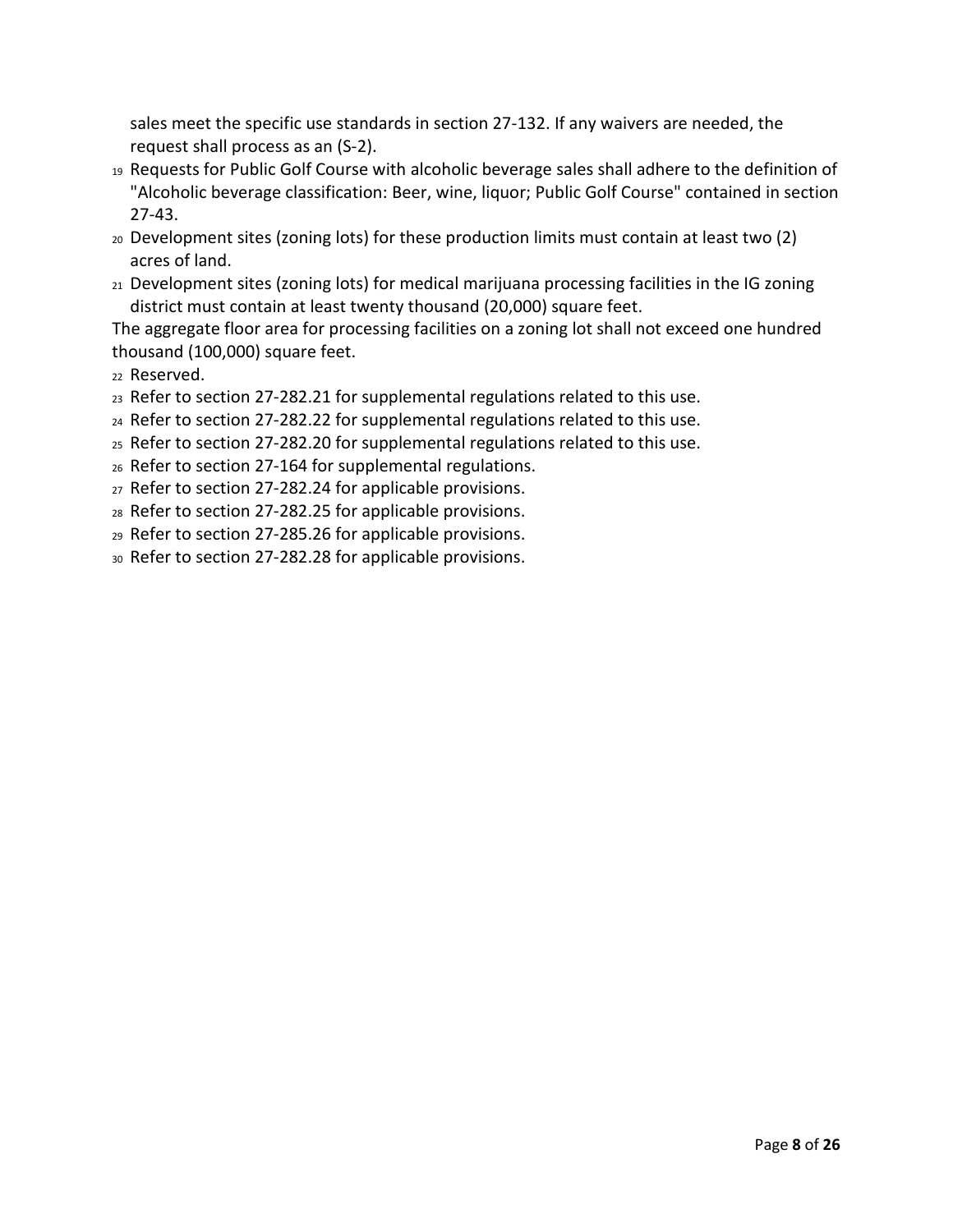### **4. Division 7 Miscellaneous Standards, Sec 27-290.3 – Swimming pools.**

### **Sec. 27-290.3. - Swimming pools.**

Swimming pools, both aboveground and below ground, are permitted as accessory structures to residential or nonresidential structures, provided that the following requirements are met. Similar structures such as spas shall also meet these requirements.

- (1) *Location.* Swimming pools may be located within side or rear yards, but shall not be allowed in front or corner yards, as follows:
	- a. In-ground (pool deck and water level designed to be at or within twelve (12) inches of the finished **grade** floor) swimming pools shall be located a minimum of five (5) feet from any side or rear lot line and no closer to the corner lot line than the corner yard setback, established in [section 27-156](https://library.municode.com/fl/tampa/codes/code_of_ordinances?nodeId=COOR_CH27ZOLADE_ARTIIIESZODIDIRE_DIV1GEZODI_S27-156OFSCDIRE) Table 4-2, for the underlying zoning district as measured from the water's edge.
	- b. Above-ground pools or pools designed within a retaining wall or having an elevated deck (over twelve (12) inches above finish grade) must meet the required setbacks for principal structures as established in the underlying zoning district. The setback is measured from the property line to the edge of the pool, elevated deck or retaining wall which ever is closer to the property line.
	- c. Pools (pool deck and water level designed to be at or within thirty-six (36) inches of the finished grade) may be located in rear yards of waterfront lots and shall be setback a minimum of five (5) feet from the rear property line, mean high water line, or seawall, which ever is more restrictive, as measured from the water's edge of the pool.
	- d. Hot tubs and associated decks (deck and water level designed to be at or within thirty-six (36) inches of the finished grade) shall be setback a minimum of three (3) feet from the side and rear property line, however, shall be limited to four hundred (400) total square feet in area.
- (2) *Required pool enclosures.* All swimming pools and spas for all uses shall be enclosed with a fence, barrier, or screen enclosure that complies with all local, state, and federal regulations. The use of self-latching gates or similar locking/security mechanism shall also be required. The utilization of fencing to enclose the pool or spa must also comply with [section 27-290.1,](https://library.municode.com/fl/tampa/codes/code_of_ordinances?nodeId=COOR_CH27ZOLADE_ARTVISURE_DIV7MIST_S27-290.1FEWARE) Fence and wall regulations. A screened cage may be installed instead of or in addition to a fence or wall, provided the screen cage meets the protection requirements cited herein and meets the dimensional requirements set forth in [section 27-290.5,](https://library.municode.com/fl/tampa/codes/code_of_ordinances?nodeId=COOR_CH27ZOLADE_ARTVISURE_DIV7MIST_S27-290.5SCEN) Screen enclosures.
- (3) *Pool equipment and accessory structures.* Pool equipment and accessory structures, such as cabanas and pool houses, shall be permitted in compliance with the regulations described in [section 27-290,](https://library.municode.com/fl/tampa/codes/code_of_ordinances?nodeId=COOR_CH27ZOLADE_ARTVISURE_DIV7MIST_S27-290ACST) Accessory structures, except that pool equipment is not required to have a ten-foot separation from the principal structure. Accessory structures may be connected to the principal structure by a screen enclosure provided the required separation between the principal and accessory structure is met.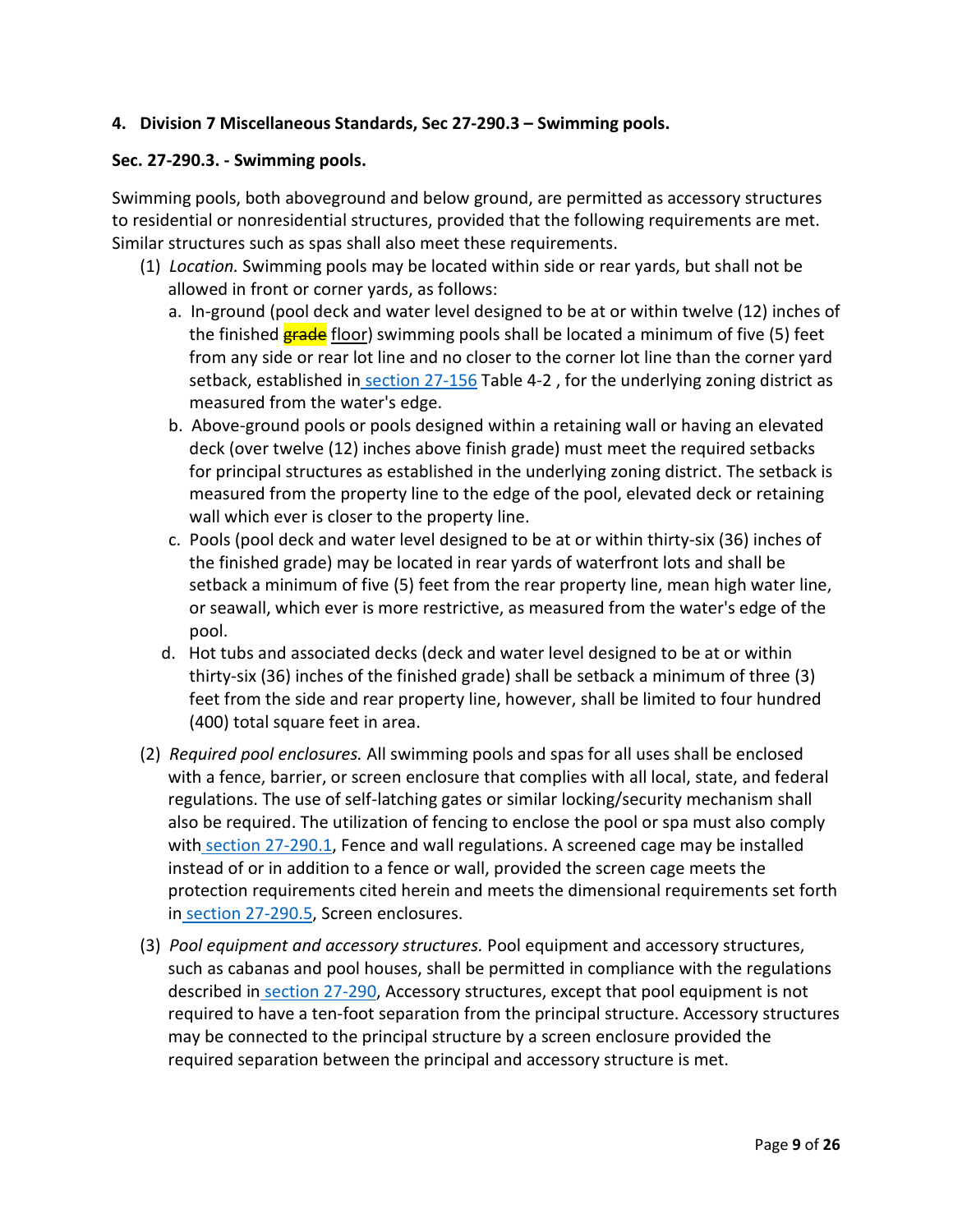## **5. Sec 27-156 Official schedule of district regulations. Table 4-2 Schedule of Area, Height, Bulk and Placement Regulations.**

(c) *Schedule of area, height, bulk and placement regulations.* Except as specifically provided in other sections of this chapter, regulations governing the minimum lot area and width, required front, side and rear yards, floor area ratio, height of structures, area of signs and related matters shall be as shown in the schedule of area, height, bulk and placement regulations.

The M-AP districts, YC subdistricts, PD and PD-A districts, CBD subdistricts, and CD subdistricts are not shown in the following Table 4-2 , Schedule of Area, Height, Bulk and Placement Regulations. However, district regulations governing said districts and subdistricts are set forth in this chapter as follows:

M-AP—Section 27-171 YC—Article III, Division 2, Subdivision 2 PD and PD-A—Article III, Division 3 CBD—Article III, Division 2, Subdivision 3 CD—Article III, Division 2, Subdivision 4

|              |                              |                                           |                               |             |                | Required<br>Yards                 |                |                                |                                         |
|--------------|------------------------------|-------------------------------------------|-------------------------------|-------------|----------------|-----------------------------------|----------------|--------------------------------|-----------------------------------------|
|              |                              |                                           |                               |             |                | $({\rm ft.})^{7,13}$              |                |                                |                                         |
|              |                              |                                           |                               |             |                | Rear                              |                |                                |                                         |
| District     | Minimum<br>Area<br>(sq. ft.) | Lot<br>Size<br>Width<br>(f <sub>t</sub> ) | Dwelling<br>Unit<br>(sq. ft.) | Front<br>14 | Side<br>15, 16 | Interior<br>Lot/Corner<br>Lot $8$ | Corner<br>8    | Maximum<br>$FAR$ <sup>17</sup> | Maximum<br>Height<br>(ft.) <sup>1</sup> |
| RS-150       | 15,000                       | 100                                       | 15,000                        | 30          | 15             | 20/12                             | 15             |                                | 35                                      |
| RS-100       | 10,000                       | 100                                       | 10,000                        | 25          | $\overline{7}$ | 20/12                             | 15             |                                | 35                                      |
| <b>RS-75</b> | 7,500                        | 75                                        | 7,500                         | 25          | $\overline{7}$ | 20/12                             | 15             |                                | 35                                      |
| <b>RS-60</b> | 6,000                        | 60                                        | 6,000                         | 25          | $\overline{7}$ | 20/20                             | $\overline{7}$ |                                | 35                                      |
| <b>RS-50</b> | 5,000                        | 50                                        | 5,000                         | 20          | $\overline{7}$ | 20/20                             | $\overline{7}$ |                                | 35                                      |
| RM-12        | 5,000                        | 50                                        | 3,630                         | 25          | $\overline{7}$ | 15/15                             | $\overline{7}$ |                                | 35                                      |
| <b>RM-16</b> | 5,000                        | 50                                        | 2,723                         | 25          | $\overline{7}$ | 15/15                             | $\overline{7}$ |                                | 35                                      |
| <b>RM-18</b> | 5,000                        | 50                                        | 2,420                         | 25          | $\overline{7}$ | 15/15                             | $\overline{7}$ |                                | 35                                      |

TABLE4-2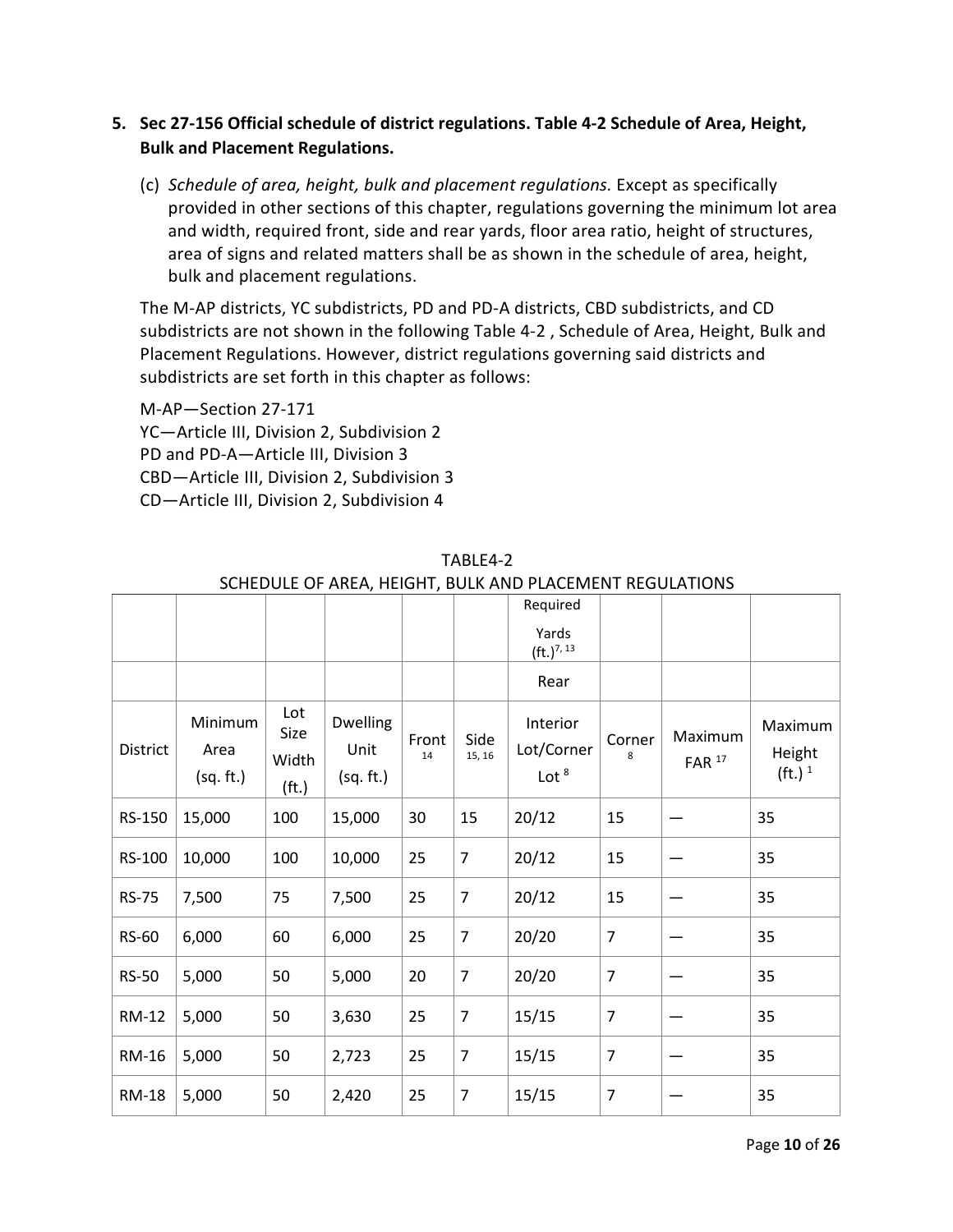| <b>RM-24</b>             | 5,000      | 50         | 1,815 | 25 | $\overline{7}$ | 20          | $\overline{7}$ | 60 <sup>2</sup>  |
|--------------------------|------------|------------|-------|----|----------------|-------------|----------------|------------------|
| <b>RM-35</b>             | 5,000      | 50         | 1,243 | 25 | $\overline{7}$ | 20          | $\overline{7}$ | 120 <sup>3</sup> |
| <b>RM-50</b>             | 5,000      | 50         | 871   | 25 | $\overline{7}$ | 20          | $\overline{7}$ | 200 <sup>3</sup> |
| <b>RM-75</b>             | 5,000      | 50         | 580   | 25 | $\overline{7}$ | 20          | $\overline{7}$ | n/a <sup>5</sup> |
| <b>RO</b>                | 5,000      | 50         | $-7$  | 25 | $\overline{7}$ | 20          | 15             | 35               |
| $RO-1$                   | 5,000      | 50         | $-7$  | 25 | $\overline{7}$ | 20          | 15             | 35               |
| OP                       | 10,000     | 60         | $-7$  | 25 | 10             | 20          | 25             | 60 <sup>2</sup>  |
| $OP-1$                   | 10,000     | 60         | $-7$  | 20 | 10             | 20          | 20             | 200 <sup>3</sup> |
| CN                       | 5,000      | 60         | $-7$  | 20 | 10             | $10\,$      | 20             | 35               |
| $\mathsf{CG}\phantom{.}$ | 10,000     | 75         | $-7$  | 10 | $10^{12}$      | $10\,$      | 10             | 45 6             |
| CI                       | 10,000     | 100        | $-7$  | 10 | 0              | $\mathbf 0$ | 10             | 45 6             |
| IG                       | 5,000      | 50         | n/a   | 10 | 0              | 0           | 10             | 60               |
| IH                       | 5,000      | 50         | n/a   | 10 | 0              | $\pmb{0}$   | 10             | n/a <sup>4</sup> |
| $U-C$                    | 1 acre $9$ | $100^{10}$ | n/a   | 50 | 25             | 50          | n/a            | $100^{11}$       |

# **Table [4-2](https://library.municode.com/fl/tampa/codes/code_of_ordinances?nodeId=COOR_CH4PUAR_ARTIINGE_S4-2DE) Notes:**

- 1. Except where lesser height is specified by Hillsborough County Authority regulations.
- 2. For each foot of building height above **thirty-five (3035)** feet, the required yards shall be increased by one (1) foot.
- 3. For each two (2) feet of building height over thirty (30) feet, the required front and corner yards shall be increased by one (1) foot, except that if the zoning lot is immediately adjacent to a residential zoning district, the rear and side yards shall also meet the setback noted above.
- 4. For each three (3) feet of building height above fifty (50) feet, the required yards shall be increased by one (1) foot.
- 5. For each four (4) feet of building height above thirty (30) feet, the required yards shall be increased by one (1) foot.
- 6. Places of assembly in the CG & CI districts may exceed the maximum permitted height provided that for every one (1) foot of height above forty-five (45) feet, all required yards shall be increased by one (1) foot.
- 7. For the sole purpose of preserving specimen or grand tree(s), building height and yards applicable to the subject lot may be altered without a variance or alternative design exception, as follows: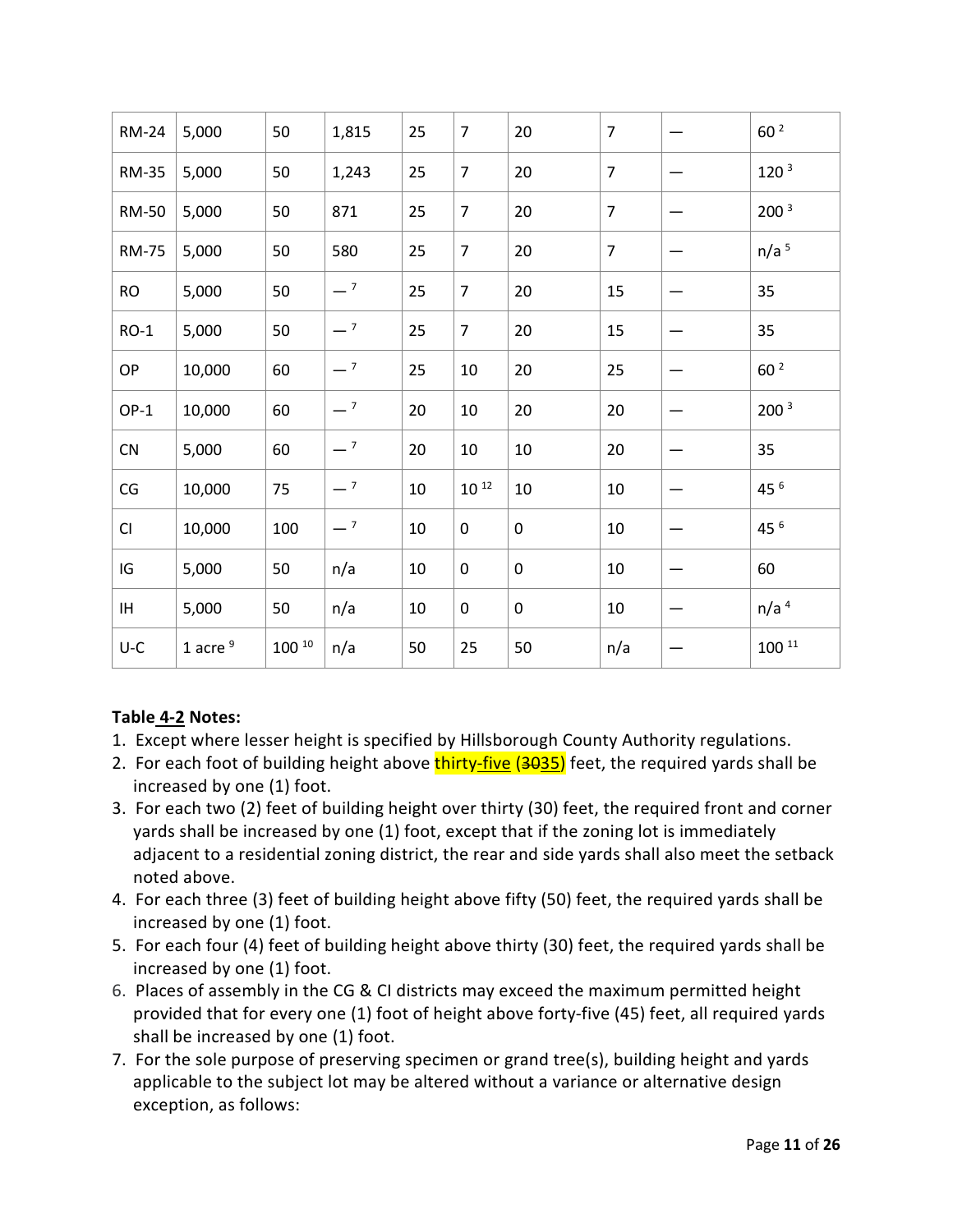- a. Up to twenty-five (25) percent reduction for front and corner yards.
- b. Up to one (1) foot reduction for side yard.
- c. Up to forty (40) percent reduction for rear yard.
- d. Up to ten (10) percent increase for building height.
- 8. The structural edge of the vehicular entrance to the garage, carport or any vehicular storage area must be setback a minimum of eighteen (18) feet from the property line located adjacent to a street for a one-vehicle storage area and ten (10) feet for a two- or more vehicle storage area, provided that the visibility standards of [section 27-283.5](https://library.municode.com/fl/tampa/codes/code_of_ordinances?nodeId=COOR_CH27ZOLADE_ARTVISURE_DIV3ACPALO_S27-283.5VIIN) are met. Alternative setbacks may be considered by the zoning administrator, or designee, for those structures that access alleys.
- 9. Public utility substations and structures in the U-C district shall be exempt from the minimum lot area requirements.
- 10. In the U-C district only, lot width shall be measured along the front property line.
- 11. For each foot of building height above thirty-five (35) feet, the required yards shall be increased by one (1) foot.
- 12. The required side yard setback in the CG district is reduced from 10 feet to 0 feet when the side property line abuts a non-residential zoning district.
- 13. [Section 27-284.3.3,](https://library.municode.com/fl/tampa/codes/code_of_ordinances?nodeId=COOR_CH27ZOLADE_ARTVISURE_DIV4NARETRLAWEUPHA_SD3GETRPLLA_S27-284.3.3LAARTRPLRE) buffers and screening may require additional setback for required buffer area.
- 14. The zoning administrator may approve a reduction or waiver of the required front yard or corner yard setback when the historical pattern of development on the subject block face is less than the current requirement. For properties in a National or Local Historic District or historic conservation overlay district, the zoning administrator shall consult with the appropriate historic district administrator to determine the appropriate front yard or corner yard setback for a parcel. Consideration shall be given to the existing setbacks on the blocks immediately adjacent to the subject property. At no time may the reduction or waiver exceed the average front setback of the two (2) adjacent properties. It will be the responsibility of the party requesting the waiver to provide a survey that identifies the existing setbacks on the adjacent properties. For the replacement of structures on properties located in a National or Local Historic District or historic conservation overlay district, the zoning administrator, after consultation with the appropriate historic district administrator, may approve a reduction or waiver of the required yard setbacks for a principal or accessory structure when such structures are being placed on the subject lot in conformity with the historical and precedent patterns of building setbacks for other similarly situated properties, and only when such replacement structures are being placed on the same building footprint and retain the same residential density or commercial intensity as the original structures.
- 15. RS-50 and RS-60 side yard setbacks may be altered without a variance for the sole purpose of off-setting the parking area when no garage or carport is provided within the front face of the structure, subject to the following requirements: (i) both side yards combined shall equal fourteen (14) feet; and, (ii) no one (1) side shall be reduced to less than five (5) feet. Additionally, any yard reduced to less than six (6) feet by this provision shall not be permitted to apply for an administrative variance.
- 16. Allow reduction to five-foot side yard, only when not adjacent to single-family use.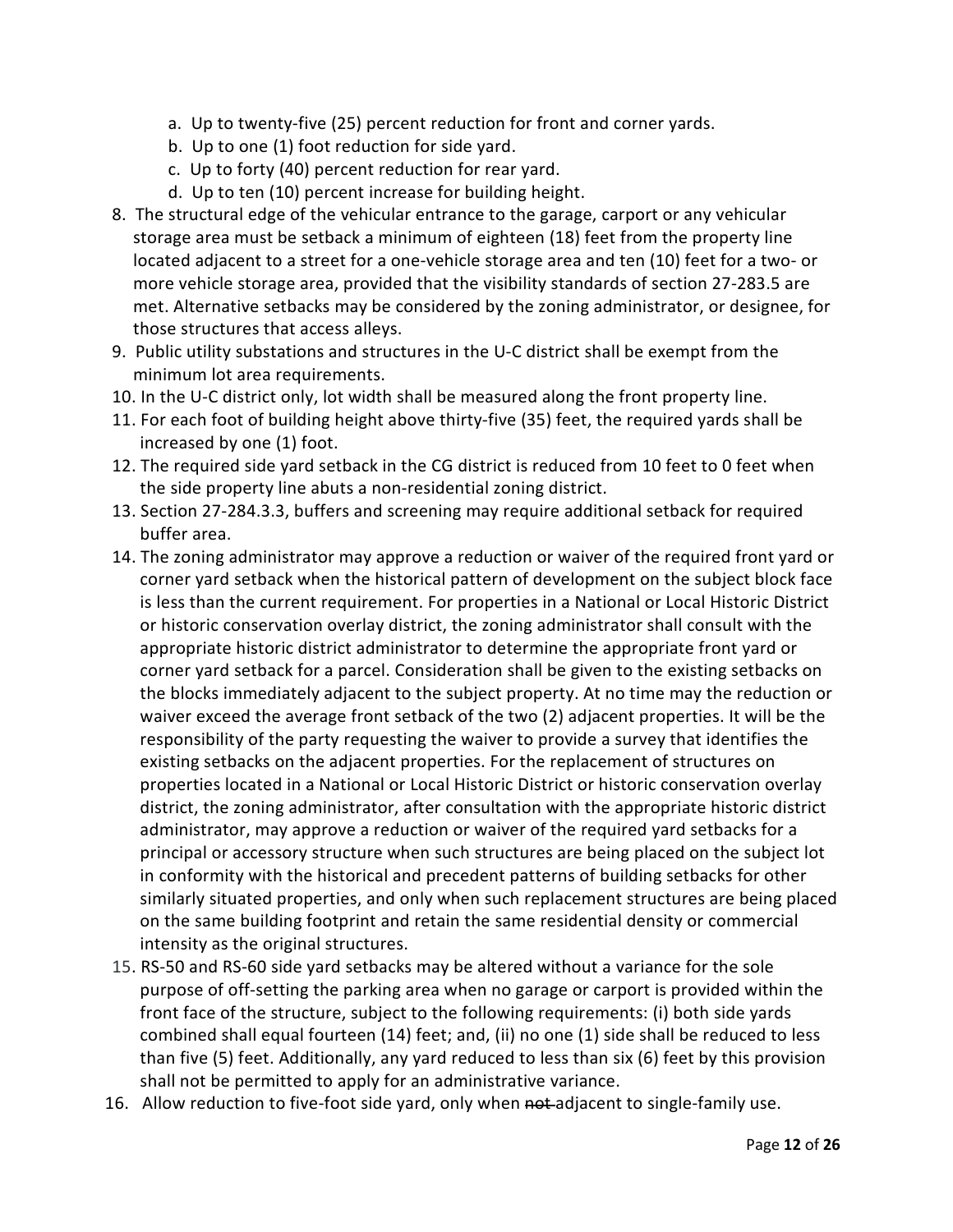- 17. Refer to the Tampa Comprehensive Plan for maximum floor area ratio ("FAR") limits. For properties seeking bonus density/FAR, refer to [section 27-140](https://library.municode.com/fl/tampa/codes/code_of_ordinances?nodeId=COOR_CH27ZOLADE_ARTIIADGEPR_DIV6SIPLZODIPR_S27-140BOPR) for applicable methodology and criteria.
- N/A. Not applicable.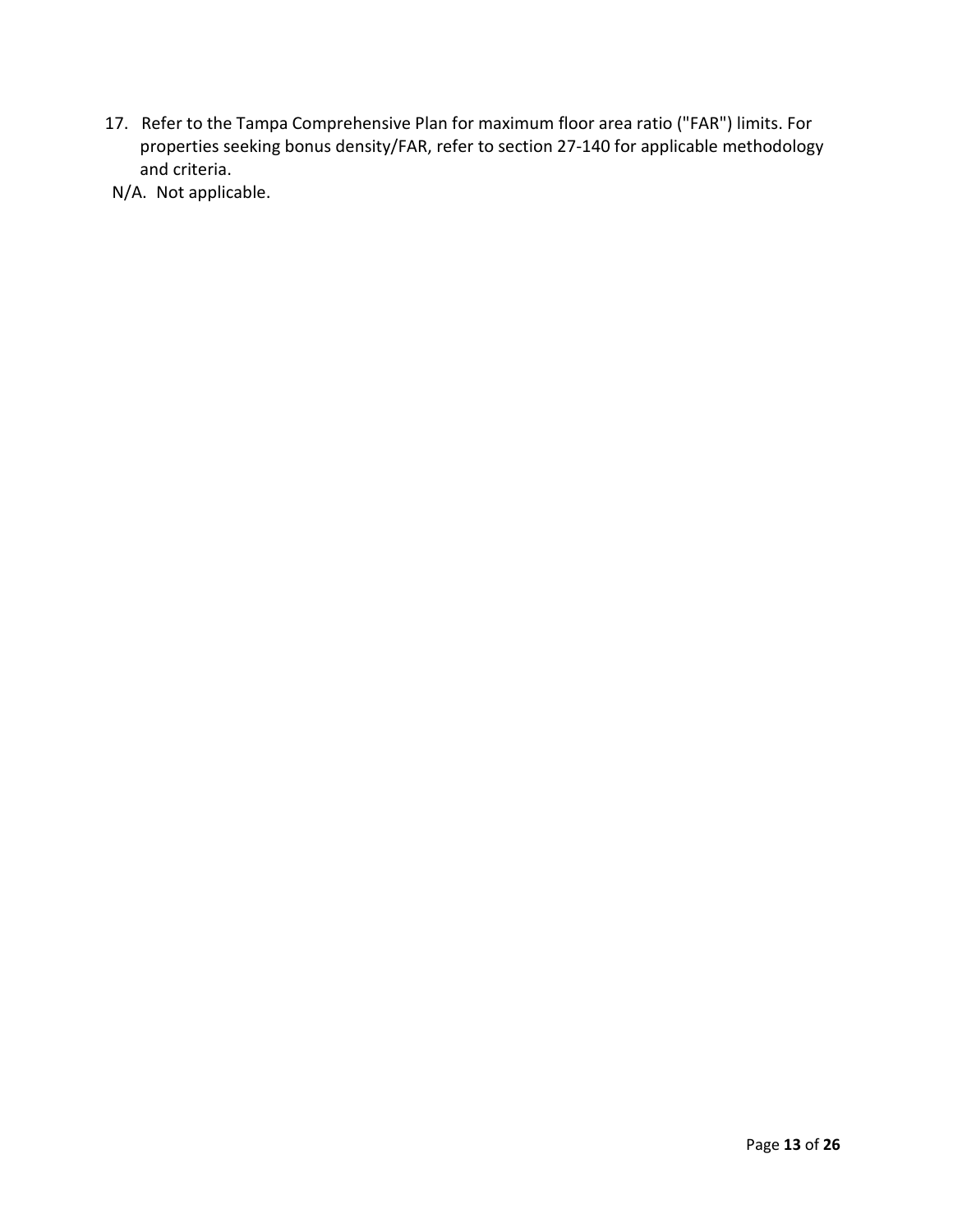### **6. Sec 27-283.7. – Number of off-street parking spaces.**

 The number of off-street parking spaces shall be as set forth in PKG Table 1. Provided, however, the number of required off-street parking spaces for property in the central business district shall be as set forth in Article III, Division 2, Subdivision 3, section 27-187. Provided further, the number of required off-street parking spaces for property in the Channel District shall be as set forth in Article III, Division 2, Subdivision 4, section 27-200.

#### **PKG TABLE 1**

| Use |    |                                                      | Spaces                     | Per Unit                                                                                                            |
|-----|----|------------------------------------------------------|----------------------------|---------------------------------------------------------------------------------------------------------------------|
|     |    | (1) Commercial/retail uses:                          |                            |                                                                                                                     |
|     |    | a. Adult uses                                        | 0.3                        | seat                                                                                                                |
|     |    |                                                      | plus 3.3                   | 1,000 sq. ft. GFA                                                                                                   |
|     |    | b. Appliance and equipment repair                    | 5.0                        | 1,000 sq. ft. GFA                                                                                                   |
|     | c. | Bank:                                                |                            |                                                                                                                     |
|     |    | Walk-in                                              | 4.0                        | 1,000 sq. ft. GFA                                                                                                   |
|     |    | Drive-in                                             | spaces                     | plus queuing Transportation Division standards                                                                      |
|     |    | d. Bar, lounge, bottle club                          | .25                        | spaces person, according to the maximum<br>capacity as determined by the City of Tampa<br>Building/Life Safety Code |
|     |    | e. Blood donor center                                | 2.0<br>minimum<br>plus 1.0 | Employee                                                                                                            |
|     | f. | Carwash                                              | 0.8                        | Employee                                                                                                            |
|     |    | g. Catering shop/retail bakery/commercial<br>kitchen | 1.0                        | Employee                                                                                                            |
|     |    |                                                      | plus 1.0                   | delivery vehicle/food truck                                                                                         |
|     |    |                                                      | plus 2.0                   | 1,000 sq. ft. GFA                                                                                                   |
|     | g. | Dance studio                                         | 3.5                        | 1,000 sq. ft. GVA                                                                                                   |
|     |    | h. Dry-cleaning plant                                | 1.0                        | employee on largest shift                                                                                           |
|     |    |                                                      | plus 0.5                   | vehicle operated by business                                                                                        |
|     |    |                                                      | plus 2.0                   | 1,000 sq. ft. GFA                                                                                                   |

#### **TABLE OF REQUIRED PARKING SPACES**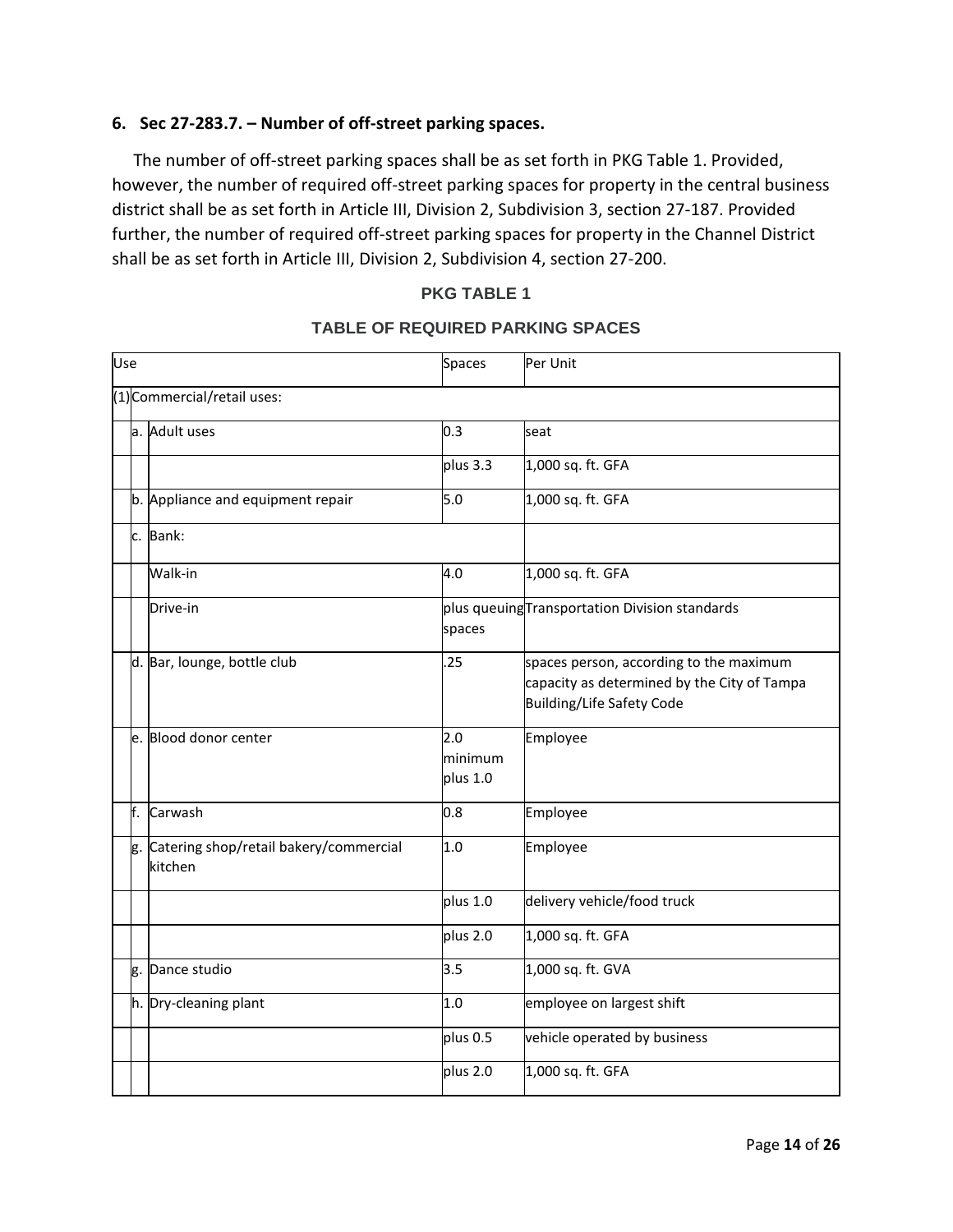|    | Home occupation                         | 2.0            | dwelling unit                                                                                                       |
|----|-----------------------------------------|----------------|---------------------------------------------------------------------------------------------------------------------|
|    | Kennel                                  | 1.0            | Employee                                                                                                            |
|    |                                         | plus 0.1       | each animal holding area                                                                                            |
|    | k. Marina - boat and watercraft storage | 0.5            | slip or berth                                                                                                       |
| ı. | Marina sales and repair                 | 1.0            | Employee                                                                                                            |
|    |                                         | plus 2.0       | 1,000 sq. ft. GFA                                                                                                   |
|    | m.Medical marijuana dispensary          | 3.0            | 1,000 sq. ft. GFA                                                                                                   |
|    |                                         | plus 1         | Each delivery vehicle operated by the dispensary                                                                    |
|    | n. Personal services                    | 8.0            | 1,000 sq. ft. GFA                                                                                                   |
|    | o. Pharmacy                             | 3.0            | 1,000 sq. ft. GFA                                                                                                   |
|    | p. Printing                             | 1.0            | employee on largest shift                                                                                           |
|    | q. Radio/TV studio                      | 1.0            | employee on largest shift                                                                                           |
| r. | Recreation, commercial and private      | 5.0            | 1,000 sq. ft. GFA                                                                                                   |
|    | s. Retail:                              |                |                                                                                                                     |
|    | <b>Bakery</b>                           |                | see (1)g. above                                                                                                     |
|    | Department store (freestanding)         | 3.0            | 1,000 sq. ft. GFA                                                                                                   |
|    | Furniture                               | 1.0            | 1,000 sq. ft. GFA                                                                                                   |
|    | Grocery                                 | 4.0            | 1,000 sq. ft. GFA                                                                                                   |
|    | Regional mall                           | 4.0            | 1,000 sq. ft. GFA                                                                                                   |
|    | Specialty shops                         | 1.1            | 1,000 sq. ft. GFA                                                                                                   |
|    | Strip shopping center                   | 4.0            | 1,000 sq. ft. GFA                                                                                                   |
|    | All other retail                        | 4.0            | 1,000 sq. ft. GFA                                                                                                   |
| t. | Restaurant:                             |                |                                                                                                                     |
|    | Walk-in                                 | .25            | spaces person, according to the maximum<br>capacity as determined by the City of Tampa<br>Building/Life Safety Code |
|    | Drive-in                                |                | plus queuing Transportation Division standards                                                                      |
|    | u. Service station                      | 5.0            | 1,000 sq. ft. GFA                                                                                                   |
|    | v. Temporary help agency                | 2.0<br>minimum |                                                                                                                     |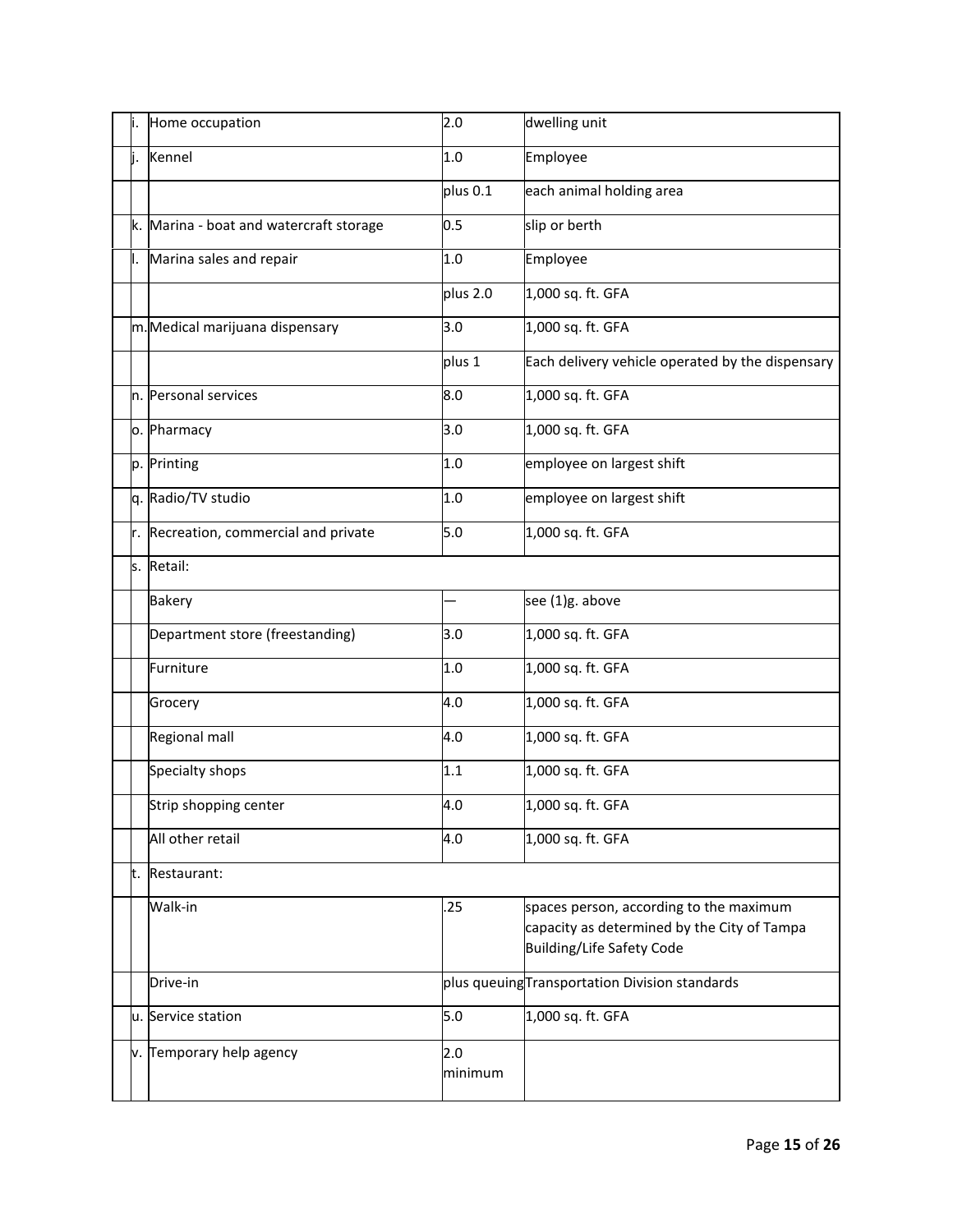|    |                                                                | plus 1.0          | Employee                              |
|----|----------------------------------------------------------------|-------------------|---------------------------------------|
|    | w. Theatre                                                     | 0.3               | Seat                                  |
| x. | Vehicle repair                                                 | 2.0               | repair bay                            |
|    |                                                                | plus 1.0          | Employee                              |
|    | y. Vehicle sales and leasing                                   | 2.0               | 1,000 sq. ft. GFA                     |
|    | (2) Industrial/warehouse uses:                                 |                   |                                       |
|    | a. Junkyard/landfill                                           | 1.0               | Employee                              |
|    | b. Maintenance or storage facility                             | 1.0               | employee on largest shift             |
| c. | Manufacturing, light and heavy                                 | 0.6               | employee on largest shift             |
|    | d. Medical Marijuana processing facility                       | 0.6               | Employee on largest shift             |
|    | e. Radio/TV transmitter site, utility transmission 1.0<br>site |                   | employee on largest shift             |
| f. | Research activity                                              | 1.4               | Employee                              |
| g. | Transportation service facility                                | 7.0               | 1,000 sq. ft. of waiting area         |
|    |                                                                | plus 0.45         | Employee                              |
|    | h. Warehouse and wholesale trade                               | 0.6               | employee on largest shift             |
| i. | Warehouse, mini                                                | 1.0               | employee on largest shift             |
|    |                                                                | plus 1.0          | each 20 storage units                 |
|    | Vermin control                                                 | 2.0               | 1,000 sq. ft. GFA                     |
|    |                                                                | plus 0.33         | employee on largest shift             |
|    | k. Material recovery facility                                  | 1                 | 1,000 sq. ft. GFA                     |
|    |                                                                | plus 1            | each vehicle operated by the facility |
|    | (3) Interment uses:                                            |                   |                                       |
|    | a. Cemetery                                                    | 1.0               | Employee                              |
|    | b. Funeral parlor or crematorium                               | 0.25<br>plus 0.33 | seat of chapel capacity<br>employee   |
|    | (4) Medical uses:                                              |                   |                                       |
| a. | Clinic                                                         | 7.0               | 1,000 sq. ft. GFA                     |
|    | b. Hospitals and associated uses                               | 1.2               | Bed                                   |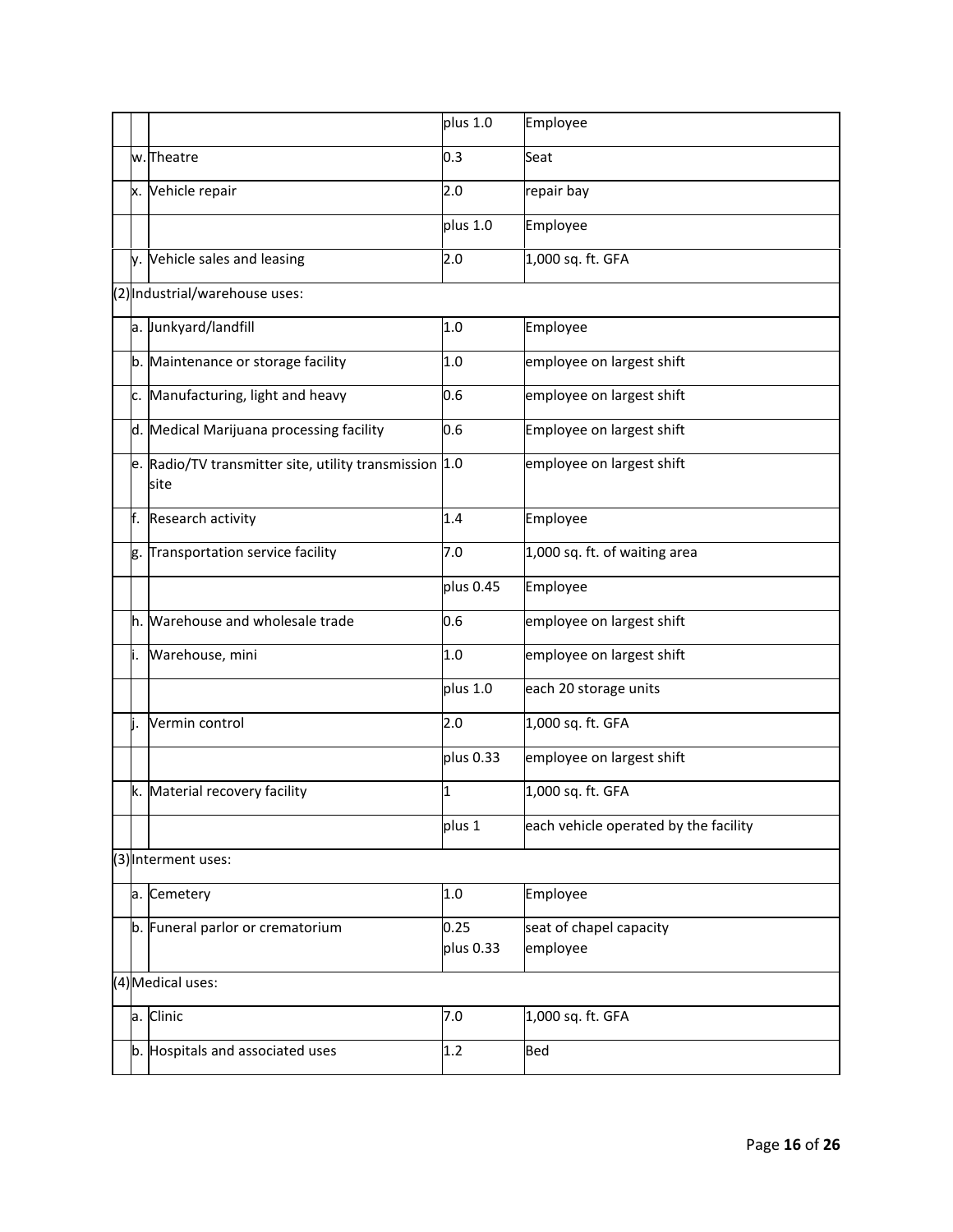| c. | Nursing, convalescent and extended care<br>facilities                   | 0.35            | <b>Bed</b>                                                                |
|----|-------------------------------------------------------------------------|-----------------|---------------------------------------------------------------------------|
|    | d. Medical, dental, eye, veterinary and other<br>health-related uses    | 6.0             | 1,000 sq. ft. GFA                                                         |
|    | $(5)$ Office uses:                                                      |                 |                                                                           |
|    | a. Business and professional                                            | 3.3             | 1,000 sq. ft. GFA                                                         |
|    | b. Research activity                                                    | 1.4             | Employee                                                                  |
|    | (6) Public or nonprofit uses:                                           |                 |                                                                           |
|    | a. Airports, heliports, helistops:                                      |                 |                                                                           |
|    | 1.<br>Local                                                             | 1.0             | aircraft tiedown                                                          |
|    |                                                                         | plus 1.0        | aircraft storage                                                          |
|    |                                                                         | plus 1.0        | aircraft maintenance area                                                 |
|    | $\overline{2}$ .                                                        |                 | as determined by                                                          |
|    | International                                                           |                 | site specific study                                                       |
|    | b. Place of religious assembly                                          | 0.3             | Seat                                                                      |
|    | c. Club                                                                 | 3.3             | 1,000 sq. ft. GFA                                                         |
|    | d. Place of assembly                                                    | 0.3             | Seat                                                                      |
|    | e. Public cultural facility                                             | 2.0             | 1,000 sq. ft. GFA                                                         |
| f. | Public service facility                                                 | 1.0             | Employee                                                                  |
|    | g. Public use facility                                                  | 3.3             | 1,000 sq. ft. GFA                                                         |
|    | h. Temporary special events                                             | 0.25            | Participant/attendee (including event<br>workers/volunteers) <sup>2</sup> |
| i. | Community garden, private <sup>1</sup>                                  | 1               | 10 individual garden plots/beds                                           |
|    | (7) Residential uses:                                                   |                 |                                                                           |
|    | a. Bed and breakfast                                                    | 1.25            | lodging unit                                                              |
|    | b. Congregate living facility (all except large<br>group care facility) | 2.0             | dwelling unit                                                             |
|    | c. Fraternity, sorority                                                 | 3.0             | 1,000 sq. ft. GFA                                                         |
|    | d. Hotels, motels and roominghouses                                     | 1.0<br>plus 0.5 | room<br>employee                                                          |
|    | e. Larger group care facility                                           | 1.0             | employee on largest shift                                                 |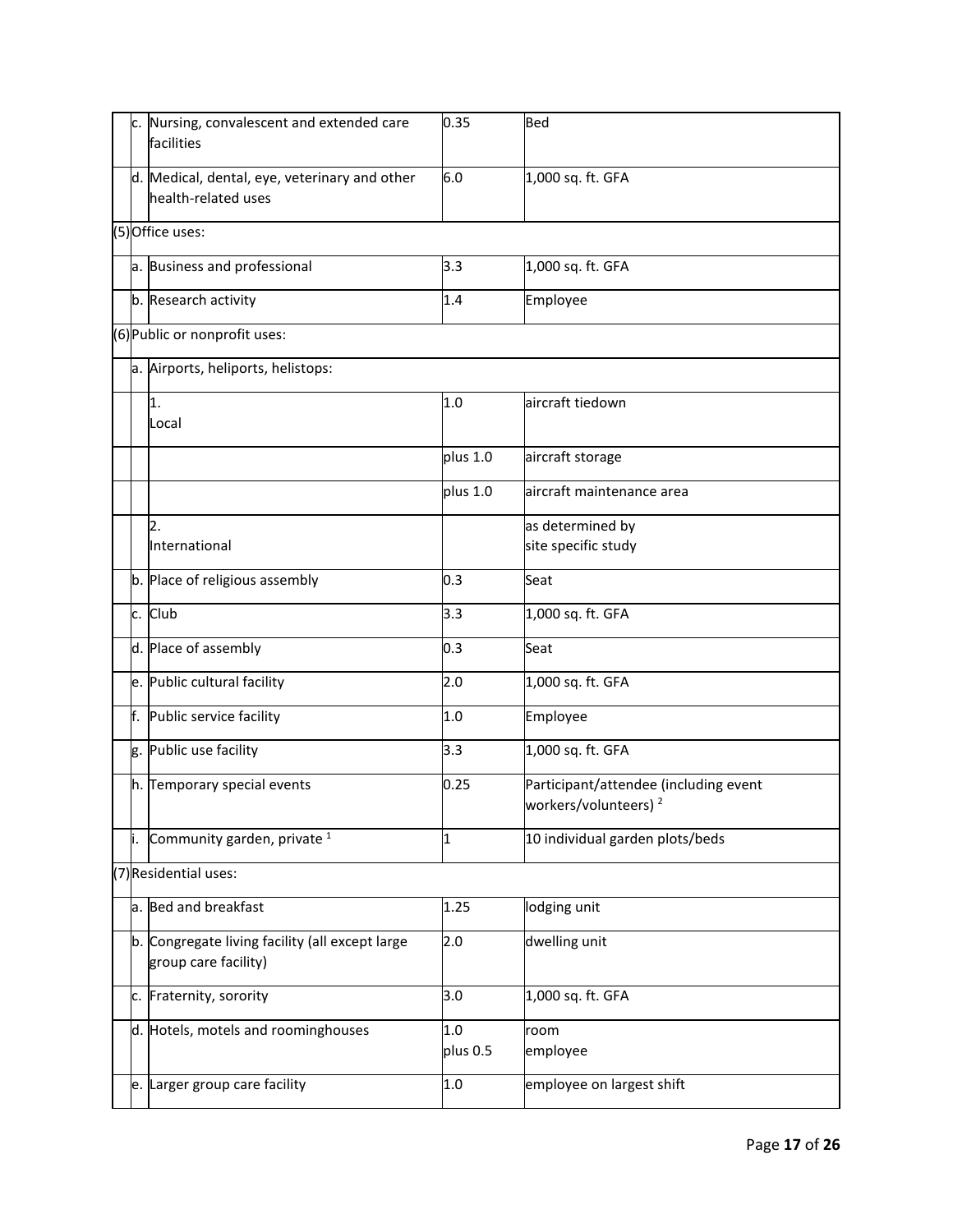|     |                                                                                                                           | 0.17      | Tenant                                                                                                 |
|-----|---------------------------------------------------------------------------------------------------------------------------|-----------|--------------------------------------------------------------------------------------------------------|
| F.  | Multiple-family dwelling                                                                                                  | 1.0       | Efficiency                                                                                             |
|     |                                                                                                                           | 1.5       | $1 - 2$ bedrooms                                                                                       |
|     |                                                                                                                           | 2.0       | 3 or more bedrooms                                                                                     |
| g.  | Professional residential facility:                                                                                        |           |                                                                                                        |
|     | 1.<br>Recovery home                                                                                                       | 1.0       | employee on largest shift                                                                              |
|     | 2.<br>Residential treatment facility                                                                                      | 1.0       | employee on largest shift                                                                              |
|     |                                                                                                                           | plus 1.0  | each vehicle operated by the facility                                                                  |
|     | З.<br>Life care treatment facility                                                                                        | 1.0       | employee on largest shift                                                                              |
|     |                                                                                                                           | plus 0.17 | Tenant                                                                                                 |
|     | h. Single- or two-family dwelling and private<br>pleasure craft used as a residence (house<br>boat)                       | 2.0       | dwelling unit                                                                                          |
| j.  | Visitor parking (for <b>single-family attached,</b><br>semi-detached, multi-family townhouse-style,<br>and multi-family)" | 0.25      | spaces/unit                                                                                            |
| li. | Senior housing (project for persons fifty-five<br>(55) years or older that qualifies for HUD<br>assistance)               | 1         | space/unit                                                                                             |
|     | (8) School uses:                                                                                                          |           |                                                                                                        |
|     | a. Colleges                                                                                                               | 0.5       | Student                                                                                                |
|     | b. Day care and nursery facilities                                                                                        | 1.0       | Employee                                                                                               |
|     |                                                                                                                           | plus 1.0  | each vehicle operated by the facility plus parking<br>and/or loading Transportation Division standards |
| c.  | Elementary/junior high school                                                                                             | 1.6       | Classroom                                                                                              |
|     | d. Senior high                                                                                                            | .19       | Student                                                                                                |
| e.  | Business, trade or vocational school                                                                                      | $.5\,$    | Student                                                                                                |
|     |                                                                                                                           | plus 1.0  | staff member                                                                                           |

Notes: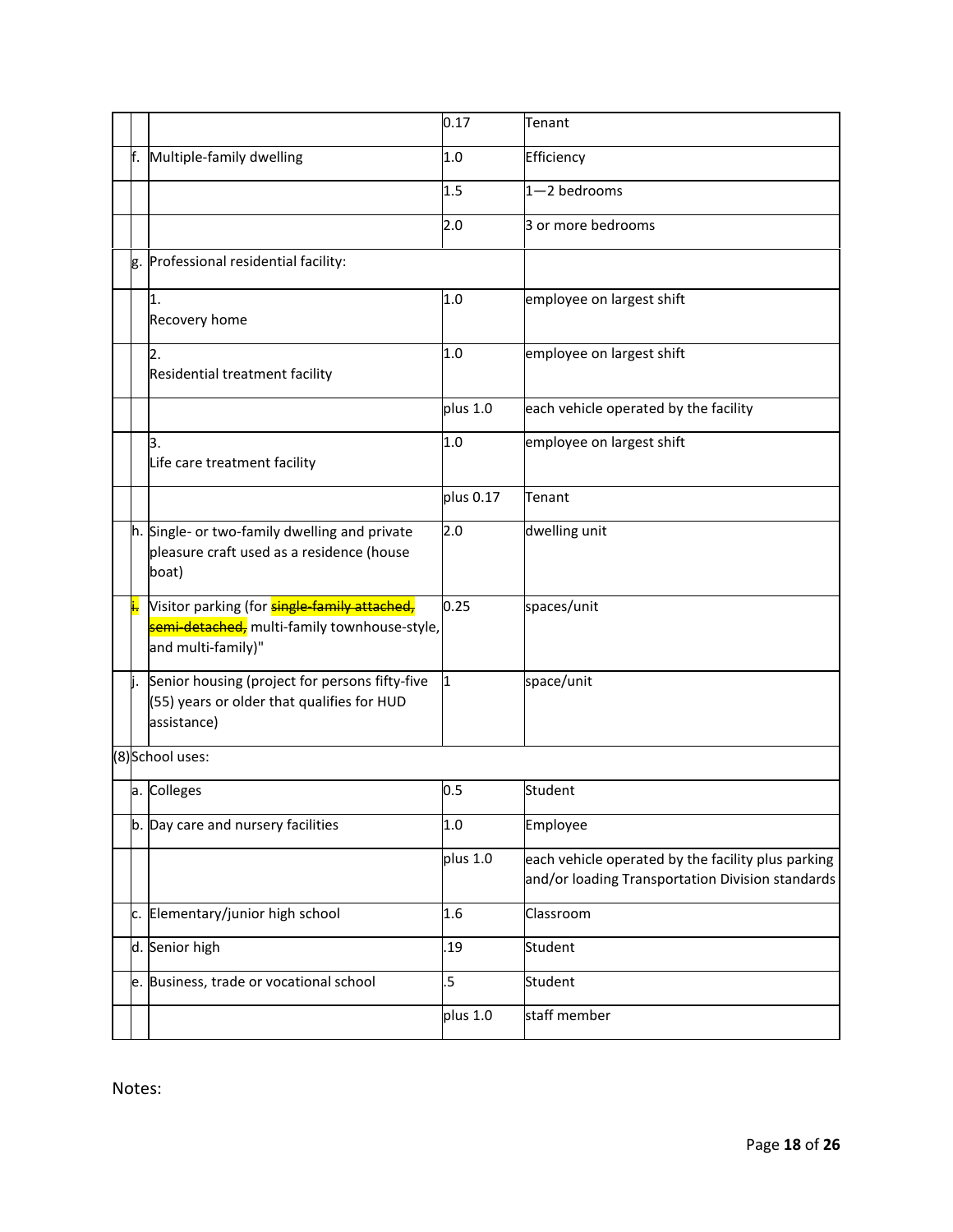- $1.$  Off-street parking is not required for gardens in the YC-, CBD-, and CD-districts.
- <sup>2.</sup> Subject to section  $27-282.16(c)$ , the following provisions may be used in any combination:
	- i. Up to 20% of required parking may be off-set with the installation of bicycle racks/corral, at a rate of 1 vehicle stall = 2 bicycle slots (in racks). One (1) bicycle slot  $= 2' \times 6'$  (corral);
	- ii. Up to 10% of required parking may be off-set with the installation of motorcycle parking measuring  $4' \times 8'$ . Motorcycle spaces are counted on a 1:1 with automobile parking spaces;
	- iii. Up to 30% of the required parking spaces attributed to attendees (not event workers), may be off-set through the use of alternative transportation modes, subject to [section 27-282.16\(](https://library.municode.com/fl/tampa/codes/code_of_ordinances?nodeId=COOR_CH27ZOLADE_ARTVISURE_DIV2RESPUS_S27-282.16TESPEV)3);
	- iv. Up to 100% of the required spaces attributed to event workers/volunteers may be provided off-site with a detailed description of method(s) for transport, for such persons, to and from the site;
	- v. Up to 100% of the required spaces attributed to any on-site residents attending the event, may be accounted for using existing, on-site resident's parking, or may be provided off-site, with a detailed description of method(s) for transport, for such person, to and from the site.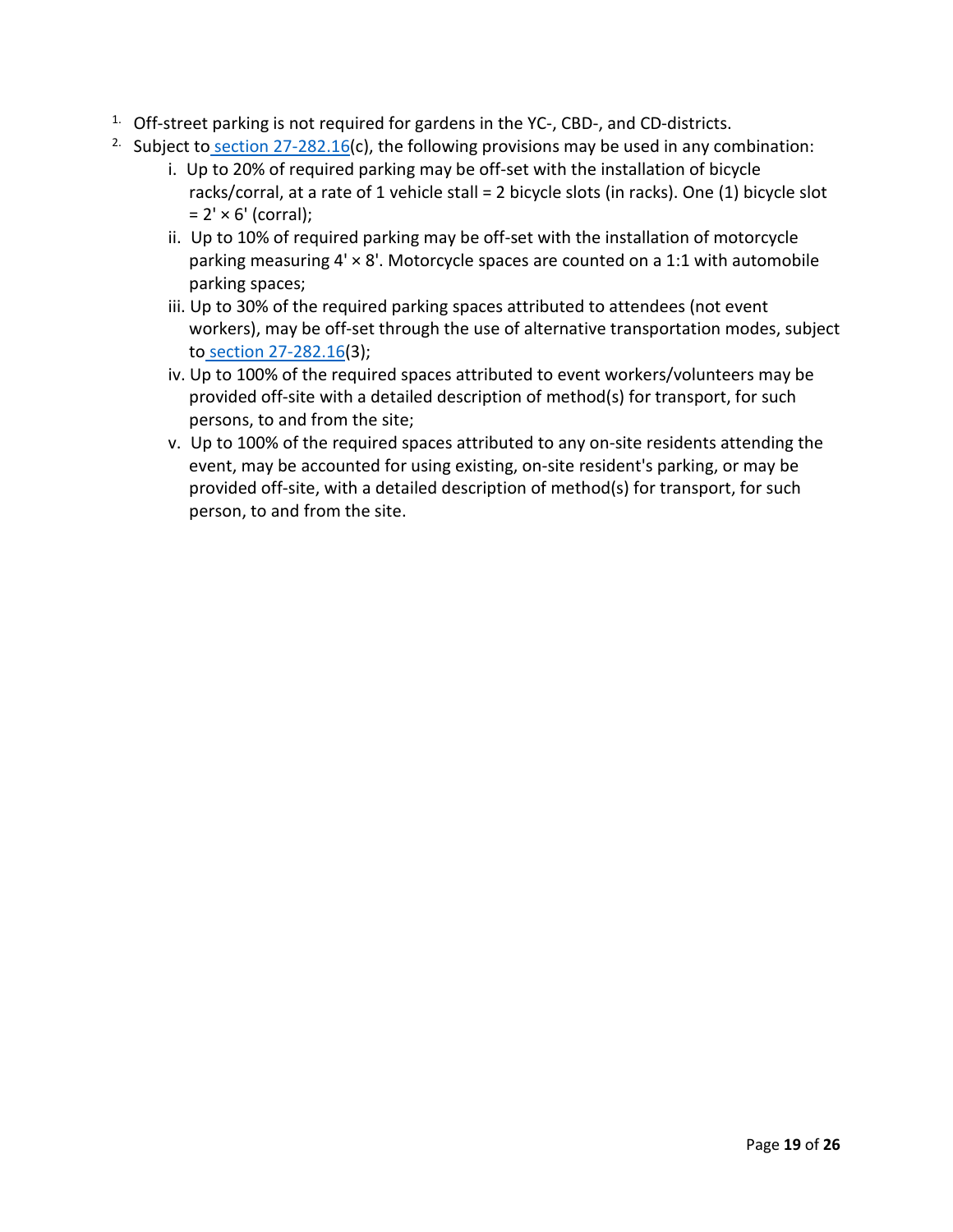## **7. Section 27-282.10 Multi-family townhouse-style design standards.**

- (a) Purpose. While infill development is encouraged, to make optimal use of the public facilities, the design of the development shall be consistent with the general site planning of the surrounding neighborhood.
- (b) Applicability. The provisions of this section apply to all proposed development of multifamily townhouse-style dwelling units.
- (c) Design requirements.
	- (1) The ground floor entrances (front doors) to the dwelling units shall face a street right-of-way, *(not including alleys), rather than the and* side or corner lot lines. Entrances may face interior courts, plazas, or similar design element, with the approval of an alternative design by the zoning administrator.
	- (2) A minimum of one (1) parking space shall be provided in a garage or a carport, either of which must be structurally integrated within the principal dwelling unit.
- (d) Enforcement. At the time of building permit application, the applicant shall demonstrate, in a form acceptable to the zoning administrator, whether or not this section is applicable to the proposed development. Further, the applicant shall demonstrate on a site plan submitted with the building permit that the design requirements have been met.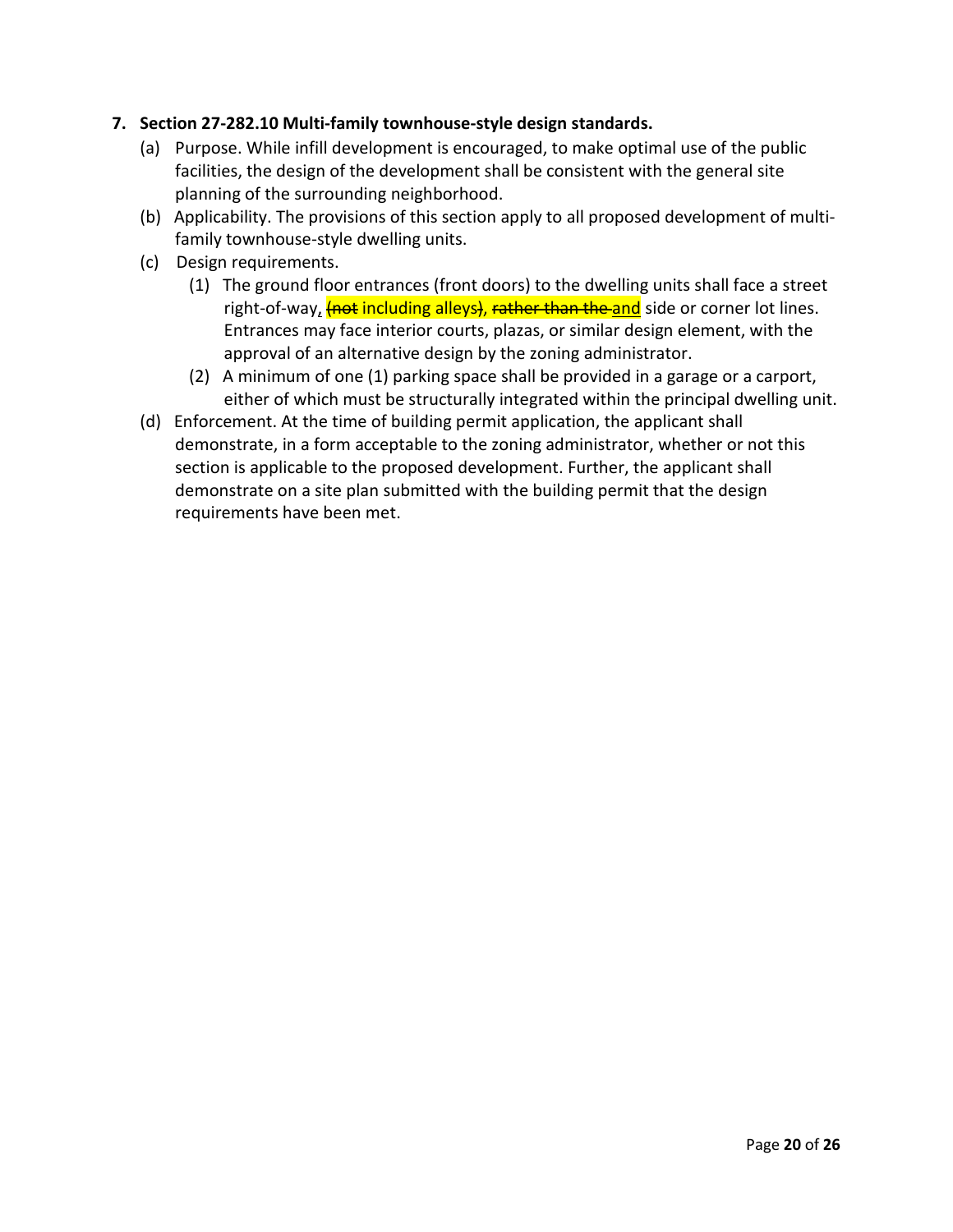### **8. Section 27-240. East Tampa Overlay District Design Standards.**

Section 27-240(e) *Density and setback.*

- (1) *Residential.*
	- a. *Density:* Any residential lot of record, existing as of January 1, 2000, which is located within the East Tampa Overlay District, shall be deemed to be a conforming lot and may be developed for any use permitted in the underlying zoning district. The proposed development may not exceed the maximum density allowed by the adopted City of Tampa Comprehensive Plan.
	- b. *Setbacks:* All structures must meet all land development regulations with the exception of the yard setback requirements set forth below. The following yard setback requirements shall apply within this overlay district:

| Front: | $20^{\circ}$                                                                                      |
|--------|---------------------------------------------------------------------------------------------------|
| Side:  |                                                                                                   |
| Rear   | 15'                                                                                               |
|        | 5', except garage or carport openings which must maintain a minimum<br>Corner:<br>setback of 15'. |

- c. *Front yard setbacks:* Front yard setbacks shall be 20' or as determined by block averaging, whichever is less. Variances may be given by the zoning administrator when the precedent pattern of development on the subject and immediately adjacent blocks is less than the current setback requirement.
- d. *Orientation:* The building fronts of all new residential structures shall be oriented towards the front yards of the zoning lot. Front yards shall be determined as defined in [section 27-161.](https://library.municode.com/fl/tampa/codes/code_of_ordinances?nodeId=COOR_CH27ZOLADE_ARTIIIESZODIDIRE_DIV1GEZODI_S27-161LOYAME) Consideration may be given by the zoning administrator for an alternate orientation when building front orientation is requested to follow the precedent pattern of development on the subject and immediately adjacent blocks and the alternate orientation shall be in character with that pattern.
- e. *Garages, carports, vehicle storage areas:* The structural edge of the vehicular entrance to the garage, carport, or other vehicular storage area, when oriented to the front yard, shall be constructed no closer to the street than the front wall of the principal structure.
- f. *Parking:* No driveway shall be constructed from the road to the front yard face of the principal structure unless providing vehicular access to an attached garage or carport in accordance with the other sections of this ordinance.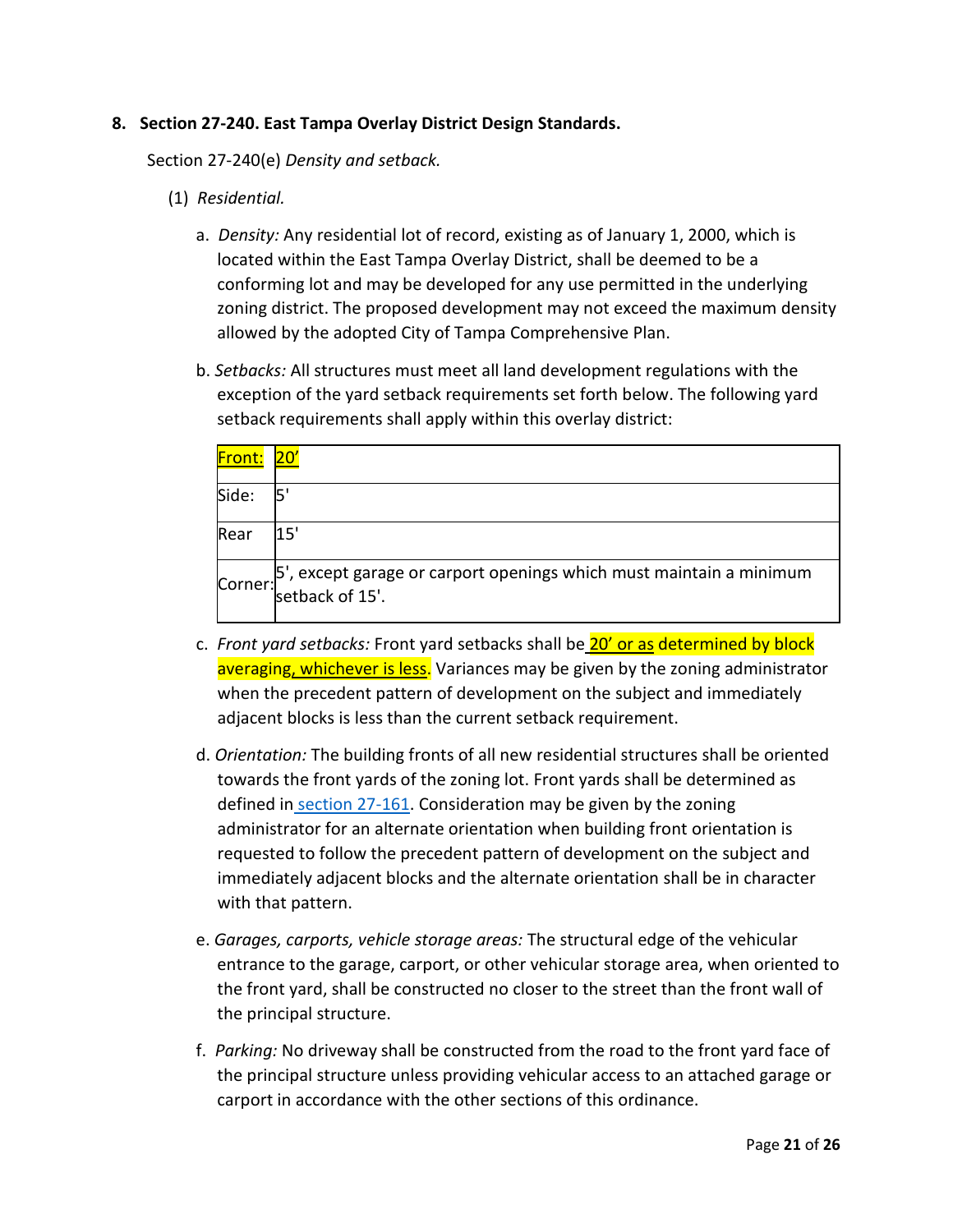All other development standards of the underlying zoning district must be met.

g. *Building design:* Unpainted or unfinished block building walls, fences, or other walls are prohibited. All sides and elevations of buildings, walls, or block fences visible from public right-of-way or an adjacent parcel must be architecturally finished and maintained with congruous materials, such as brick, stucco, or textured concrete masonry units. For residential structures, paint over nontextured block shall not be considered architecturally finished.

## **Section 27-241. West Tampa Overlay District Development Design Standards.**

Section 247-241 (2) (c) *Residential Properties.*

- (2) *Residential properties*
- c. *Site and building standards.*
	- 1. *Orientation.* The building fronts of all new principle structures shall be oriented towards the front yard of the zoning lot. Front yards are defined in Chapter 27, City of Tampa Code of Ordinances. Consideration may be given by the zoning administrator for an alternate orientation when front yard orientation is requested to follow the precedent pattern of development on the subject and immediately adjacent blocks and the alternate orientation is keeping in character with that pattern. (Newly created zoning lots shall have their front, rear, side and corner yard orientations follow the precedent pattern of development on the subject and immediately adjacent blocks)

The front façade of any residential structure, as viewed from the public right(s)-ofway, must contain at least one (1) window at a pedestrian level.

2. *Density and setbacks.* Setback dimensions shall be determined as described below. However, the zoning administrator may review and approve setback reductions when the precedent pattern of development on the subject and immediately adjacent blocks is less than the current requirement. It will be the responsibility of the party requesting the reduction to provide a survey, or other suitable documentation (such as Sanborn Maps or other historical records), which verifies the existing or historical setbacks on the adjacent and/or subject properties. The following yard setback requirements shall apply within the West Tampa Overlay District:

### *Side yard:* Five (5) feet.

*Rear yard:* Fifteen (15) feet for the main structure, six (6) feet for a garage or carport structure, including entrance (when garage or carport is accessed via the rear alley).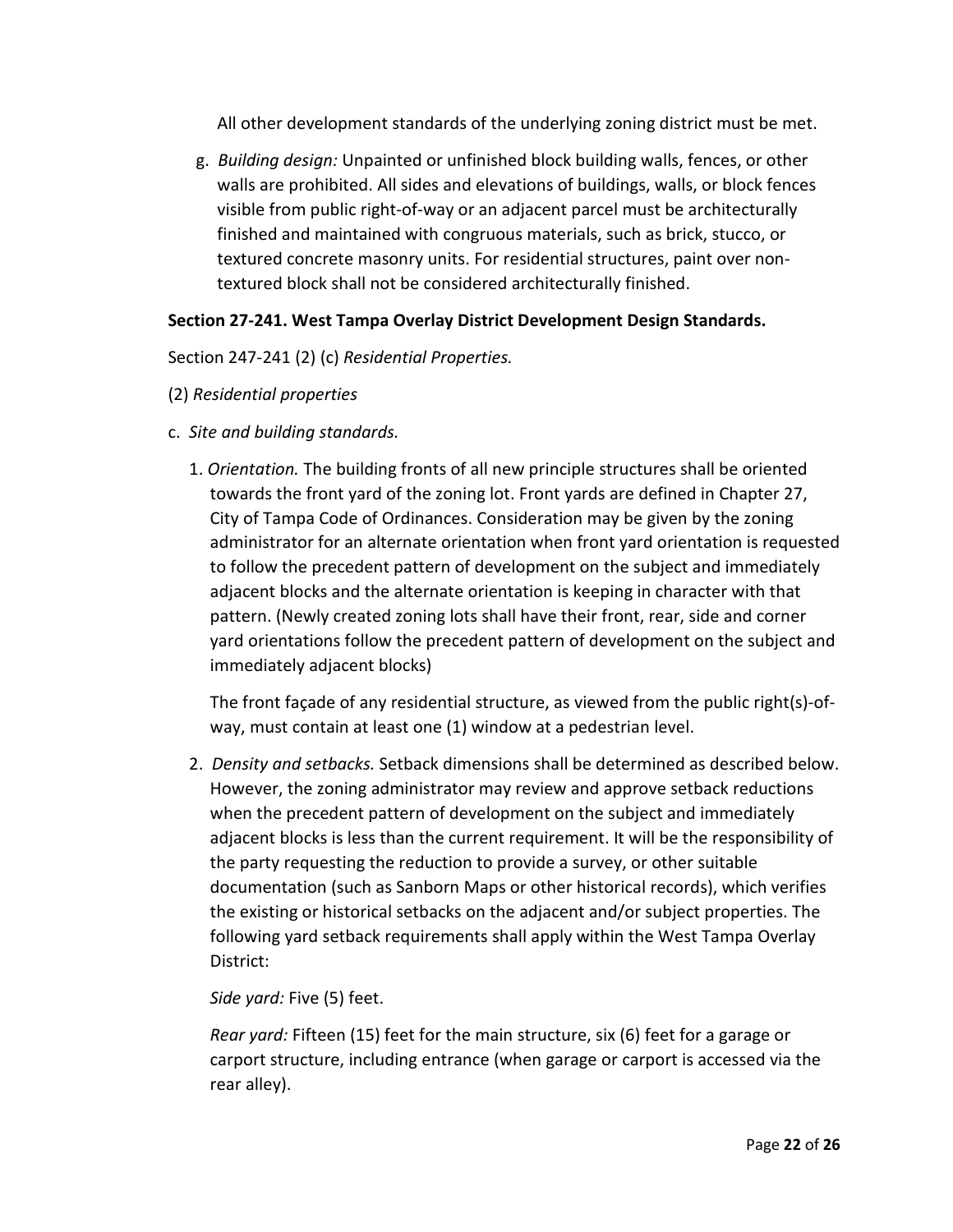*Corner yard:* Five (5) feet, except garage or carport openings, which must maintain a minimum setback of fifteen (15) feet.

# Front yards: Twenty (20) feet or as shall be determined by block averaging. whichever is less.

A variance to the above setbacks will be reviewed and may be granted by the zoning administrator if the owner or developer can show through historic maps that their setback dimensions are consistent with the historic nature of the property and are in compliance with all building, fire and life safety codes.

- 3. *Carports:* One-story, unenclosed carports constructed as part of the principal structure may be placed within three feet of side yard property line, if in compliance with all life safety codes.
- 4. *Fencing:* The erection of chain link fencing within the front yards is prohibited. New construction and replacement of chain link fencing shall be prohibited. However where there is an existing chain link fence it shall be permitted and any repairs to that existing chain link fence may also be permitted as long as it is in good standard.
- 5. *Alley access:* If an existing lot is adjacent to an open and used public alley, vehicular access to the site may be provided from the alley as the primary, vehicular access point provided it meets minimum standards referenced in [27-](https://library.municode.com/fl/tampa/codes/code_of_ordinances?nodeId=COOR_CH27ZOLADE_ARTVISURE_DIV3ACPALO_S27-283.12OREPASPST) [283.12,](https://library.municode.com/fl/tampa/codes/code_of_ordinances?nodeId=COOR_CH27ZOLADE_ARTVISURE_DIV3ACPALO_S27-283.12OREPASPST) Off-street parking space standards. For subdivided, condominiums or multi-family development, where units are designed with principal entrance orientation toward the alley, there must be provided pedestrian access to the street right(s)-of-way, to and from each unit on the zoning lot.
- 6. *Roof pitch:* Minimum roof pitch for new residential structures shall be a minimum for porches of 4:12 or houses 6:12 (Ratio of Rise to Run). Flat roofs with parapet walls shall be permitted when precedent on the subject and immediately adjacent blocks. Roof pitches for additions to principal structures shall match the pitch of the existing roof.
- 7. *Floor height:* The intent of requiring an elevated finish floor for residential development is to encourage compatible design with the historic housing styles which are characteristic of the West Tampa community. The finished floor height of all new single detached, single-family semi detached, single-family attached and multi-family residential structures shall be a minimum of twenty-four (24) inches above the finish grade, measured along all sides of the structure. The finished grade shall not be the result of trenching or regrading around the structure for the purpose of satisfying this requirement and the site must meet all applicable stormwater requirements. The zoning administrator may consider a front yard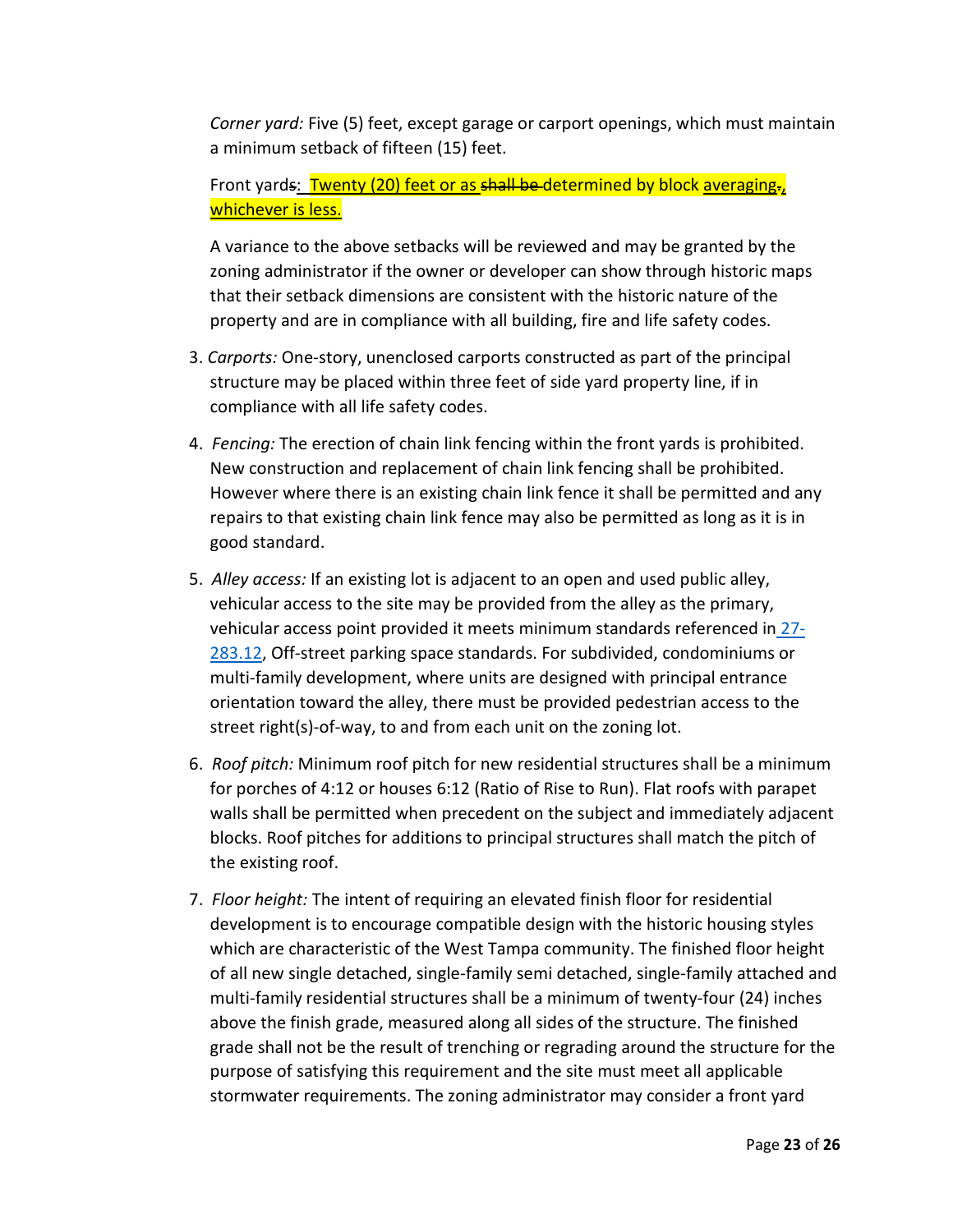encroachment for stairs reaching a height greater than thirty-six (36) inches above finished grade, that provide access to a front porch or front entry, where it is clearly demonstrated that the natural topography of a site, in combination with the minimum finished floor and front setback average requirements, as stated in this section, causes a design conflict.

- 8. *Parking:* Off-street parking requirements as stated in Article VI, Division 3, Off-Street Parking and Loading shall be met, except as follows:
	- i. For property within the West Tampa National Historic District, a residential dwelling shall be required one (1) off-street parking space per unit.
	- ii. For single-family detached dwellings, the vehicular entrance to an enclosed garage must be setback a minimum eight (8) feet greater from the front façade of the building.
	- iii. For two-dwelling, single-family semi-detached, single-family attached and multi-family residential uses, the following standards shall apply:

ia. On site common surface parking area shall be located in the rear or side yard of the property. Crime prevention through environmental design (CPTED) techniques shall be incorporated in the design of all parking areas (i.e. visibility, access, and security).

ib. An alternative parking placement may be considered by the zoning administrator (and/or his or her designee) if consistent with the purpose and intent described of this section. Alternative parking layouts must provide increased landscape buffering (e.g., one (1) tree for every twenty (20) feet of vehicular use area (VUA) abutting the public right(s)-of-way and a screen consistent with [section 27-285](https://library.municode.com/fl/tampa/codes/code_of_ordinances?nodeId=COOR_CH27ZOLADE_ARTVISURE_DIV4NARETRLAWEUPHA_SD4TRMIMEPRRE_S27-285RE) Vehicular Use Areas, with the exception that planting be done at thirty (30) inches on center), an increase pedestrian amenities (e.g., street furniture, decorative paver blocks, planters, etc.).

ic. The façade of freestanding multi-family parking structures fronting public right(s)-of-way and in a commercial zoning district must comply with [section 27-241\(](https://library.municode.com/fl/tampa/codes/code_of_ordinances?nodeId=COOR_CH27ZOLADE_ARTIVOVDI_DIV2SPOVDI_S27-241WETAOVDIDEDEST)f)(1)d.2. above or be designed so residential units front the public right(s)-of-way.

id. Vehicle access and flow shall be designed to have minimal impact on pedestrian circulation, and there must be continuity across the mouth of all curbcuts, subject to [section 22-315,](https://library.municode.com/fl/tampa/codes/code_of_ordinances?nodeId=COOR_CH22STSI_ARTIIITEPR_DIV3SPTERE_S22-315SAUMPE) Same-Number permitted.

ie. The vehicular entrance to an enclosed garage for single-family semidetached or attached dwelling unit must be setback a minimum two (2)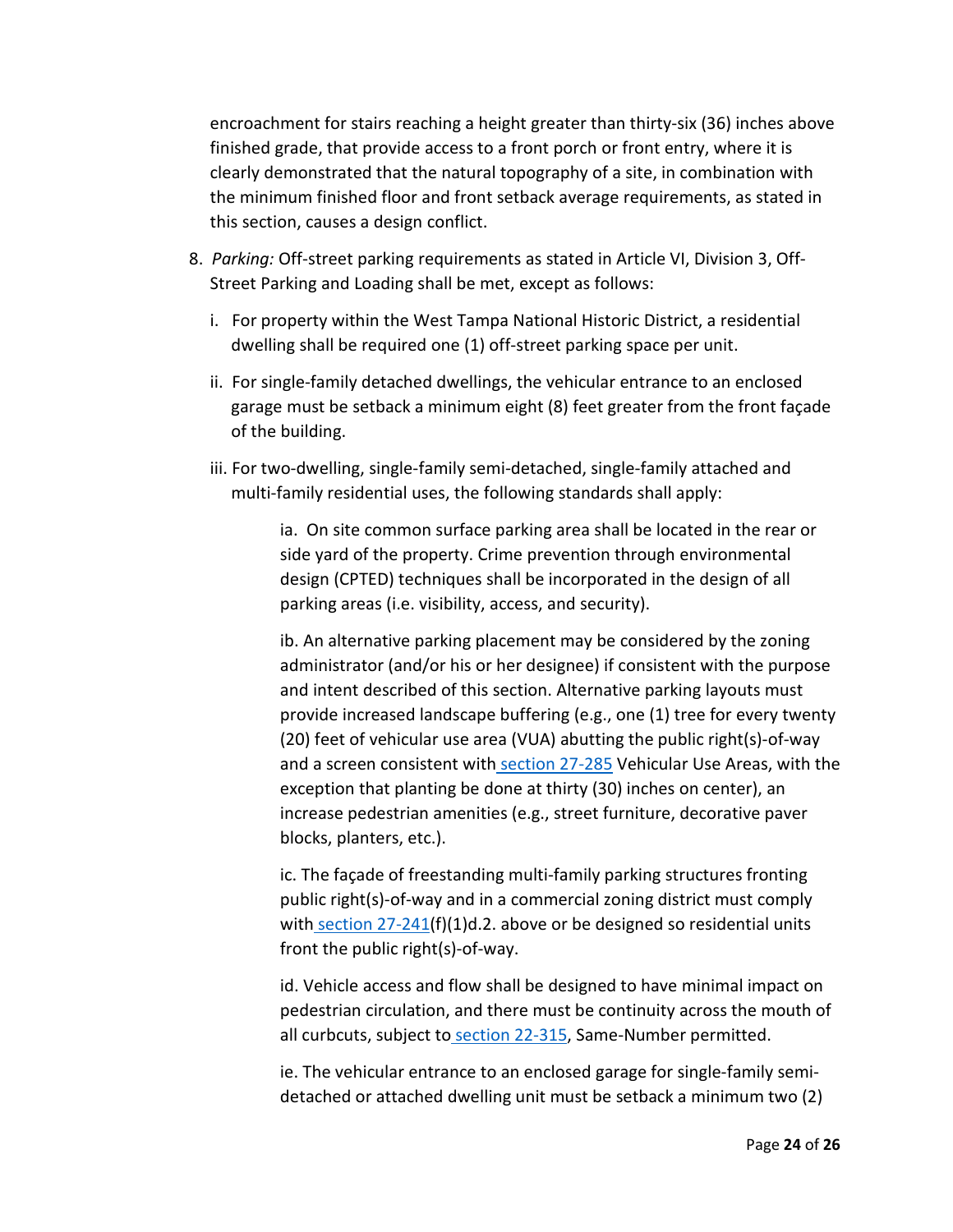feet greater from the front façade of the building. When parking is provided from the front, a minimum of one (1) parking space shall be provided in a garage or a carport, either of which must be structurally integrated within the principal dwelling unit. [Section 27-282.9\(](https://library.municode.com/fl/tampa/codes/code_of_ordinances?nodeId=COOR_CH27ZOLADE_ARTVISURE_DIV2RESPUS_S27-282.9SIMIATDEST)c)(2) shall not apply within the West Tampa Overlay District. Structures shall not be designed with a two-car (side by side) garage where access to the garage is on the front façade of the structure.

- iv. For all residential uses, no driveway shall be constructed from the road to the front yard face of any single-family attached, semi detached or detached structure unless providing vehicular access to an attached carport or garage and no driveway shall be constructed from the road to the front yard face of any single-family use structure with a lot width dimension of thirty-three (33) feet or less where there is a non-vacated alleyway, unless providing vehicular access to an attached carport where there is a non-vacated alleyway.
- 9. *Accessory structure:* The maximum height and separation from single family residential structures and detached garages or other accessory structures shall be governed by the underlying zoning district.
	- i. However, if it can be shown that two (2) story accessory structures are a precedent characteristic of the subject block and immediately adjacent blocks within the district, the zoning administrator may approve a higher height limit. In no case may the height exceed that of the existing principal structures.
	- ii. The zoning administrator may also reduce the separation requirement between accessory structures and principal structures when it is demonstrated that it is the precedent characteristic of the subject block and immediately adjacent blocks within the district.
- (f) *Encroachments.* Encroachments into the public right(s)-of-way for awnings, awning signs, architectural features, streetscape features, or street furniture may be authorized after an administrative review by the planning and development department.

A separate encroachment application for awnings or architectural features may not be required provided the projections comply with the criteria listed in [section 27-204,](https://library.municode.com/fl/tampa/codes/code_of_ordinances?nodeId=COOR_CH27ZOLADE_ARTIIIESZODIDIRE_DIV2SPDI_SD4CHDICDDI_S27-204DESIBUDEST) Development design standards.

(g) *Transit stops.* Development within the West Tampa Overlay District shall be designed to maximize the efficiency of mass transit. The developer shall coordinate with the City of Tampa and the Hillsborough Area Regional Transit (HART line) system to determine if the site warrants transit stop improvements such as easement dedication and transit shelters. These improvements may be considered for